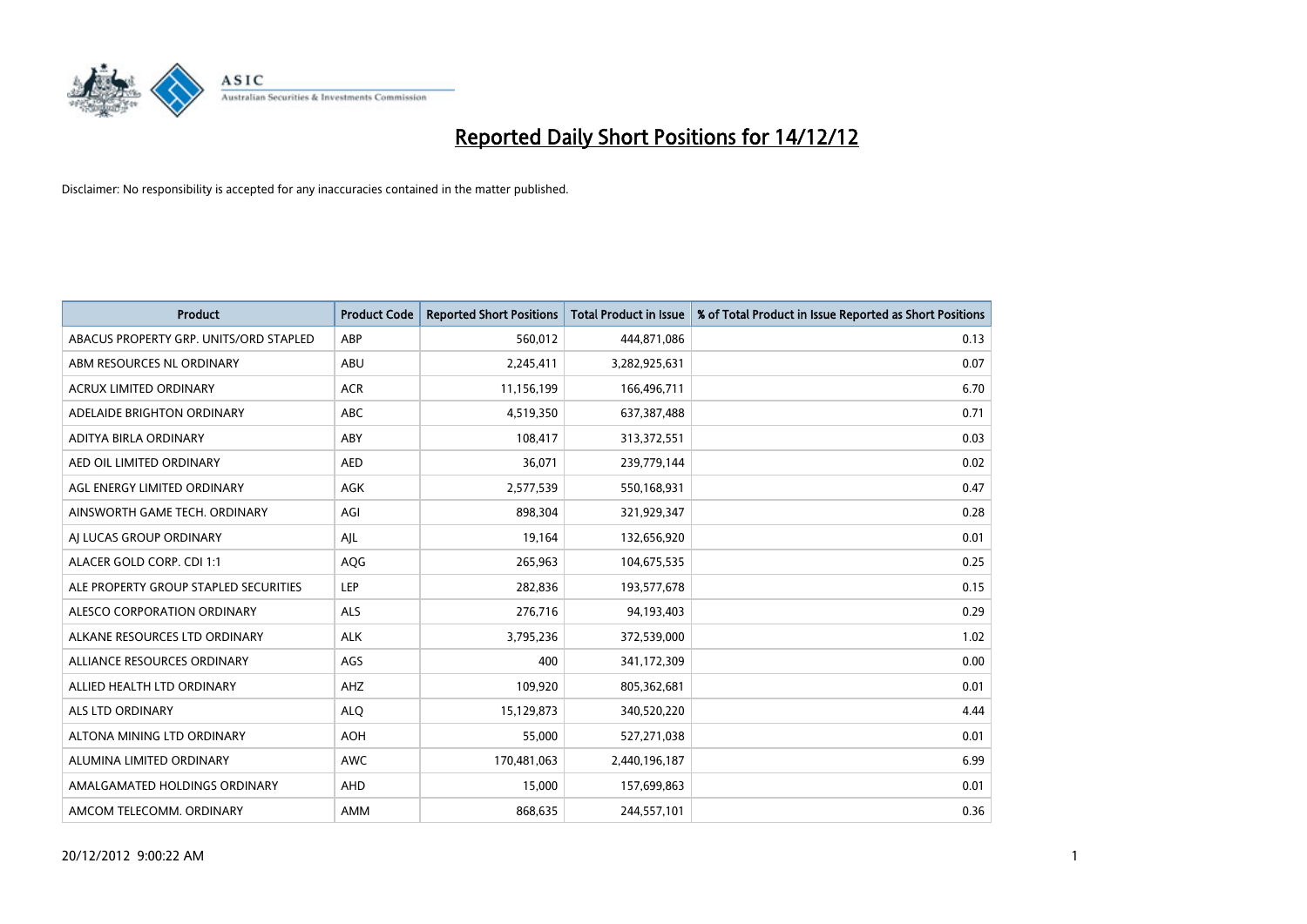

| <b>Product</b>                          | <b>Product Code</b> | <b>Reported Short Positions</b> | <b>Total Product in Issue</b> | % of Total Product in Issue Reported as Short Positions |
|-----------------------------------------|---------------------|---------------------------------|-------------------------------|---------------------------------------------------------|
| AMCOR LIMITED ORDINARY                  | AMC                 | 2,508,230                       | 1,206,684,923                 | 0.21                                                    |
| AMP LIMITED ORDINARY                    | AMP                 | 7,918,456                       | 2,930,423,546                 | 0.27                                                    |
| AMPELLA MINING ORDINARY                 | <b>AMX</b>          | 3,865,737                       | 247,500,493                   | 1.56                                                    |
| ANGLOGOLD ASHANTI CDI 5:1               | AGG                 | 500                             | 89,207,765                    | 0.00                                                    |
| ANSELL LIMITED ORDINARY                 | <b>ANN</b>          | 3,799,504                       | 130,768,652                   | 2.91                                                    |
| ANTARES ENERGY LTD ORDINARY             | <b>AZZ</b>          | 498,482                         | 257,000,000                   | 0.19                                                    |
| ANZ BANKING GRP LTD ORDINARY            | ANZ                 | 9,802,977                       | 2,721,234,961                 | 0.36                                                    |
| APA GROUP STAPLED SECURITIES            | <b>APA</b>          | 7,540,453                       | 823,693,929                   | 0.92                                                    |
| APN NEWS & MEDIA ORDINARY               | <b>APN</b>          | 22,119,849                      | 661,526,586                   | 3.34                                                    |
| AQUARIUS PLATINUM. ORDINARY             | <b>AOP</b>          | 13,275,853                      | 486,851,336                   | 2.73                                                    |
| AQUILA RESOURCES ORDINARY               | <b>AQA</b>          | 8,747,556                       | 411,804,442                   | 2.12                                                    |
| ARAFURA RESOURCE LTD ORDINARY           | ARU                 | 4,016,561                       | 441,270,644                   | 0.91                                                    |
| ARB CORPORATION ORDINARY                | <b>ARP</b>          | 84,748                          | 72,481,302                    | 0.12                                                    |
| ARDENT LEISURE GROUP STAPLED SECURITIES | AAD                 | 680,636                         | 397,774,513                   | 0.17                                                    |
| ARGO INVESTMENTS ORDINARY               | ARG                 | 183                             | 628,781,353                   | 0.00                                                    |
| ARISTOCRAT LEISURE ORDINARY             | <b>ALL</b>          | 12,953,770                      | 551,418,047                   | 2.35                                                    |
| ARRIUM LTD ORDINARY                     | ARI                 | 5,631,459                       | 1,351,527,328                 | 0.42                                                    |
| ASCIANO LIMITED ORDINARY                | <b>AIO</b>          | 3,743,130                       | 975,385,664                   | 0.38                                                    |
| ASG GROUP LIMITED ORDINARY              | ASZ                 | 1,402,346                       | 206,720,839                   | 0.68                                                    |
| ASPEN GROUP ORD/UNITS STAPLED           | <b>APZ</b>          | 274.809                         | 1,197,188,521                 | 0.02                                                    |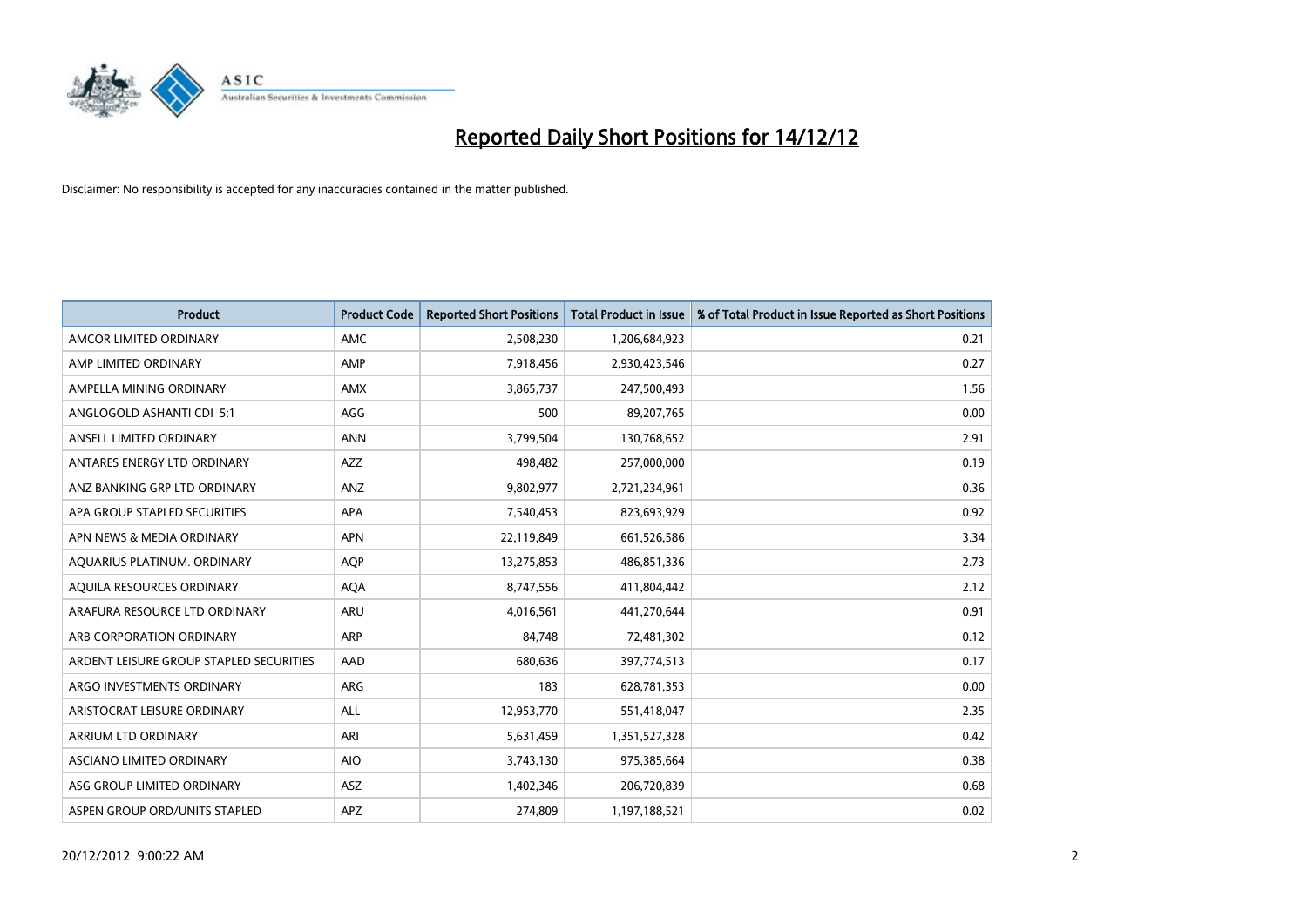

| <b>Product</b>                          | <b>Product Code</b> | <b>Reported Short Positions</b> | Total Product in Issue | % of Total Product in Issue Reported as Short Positions |
|-----------------------------------------|---------------------|---------------------------------|------------------------|---------------------------------------------------------|
| ASPIRE MINING LTD ORDINARY              | AKM                 | 42.061                          | 620,594,556            | 0.01                                                    |
| ASTRO JAP PROP GROUP STAPLED SECURITIES | AIA                 | 1,593                           | 58,445,002             | 0.00                                                    |
| ASX LIMITED ORDINARY                    | <b>ASX</b>          | 3,695,067                       | 175,136,729            | 2.11                                                    |
| ATLAS IRON LIMITED ORDINARY             | <b>AGO</b>          | 10,714,111                      | 909,718,409            | 1.18                                                    |
| AURIZON HOLDINGS LTD ORDINARY           | AZI                 | 15,087,610                      | 2,137,284,503          | 0.71                                                    |
| AURORA OIL & GAS ORDINARY               | <b>AUT</b>          | 6,104,172                       | 447,885,778            | 1.36                                                    |
| AUSDRILL LIMITED ORDINARY               | <b>ASL</b>          | 5,653,189                       | 309,385,296            | 1.83                                                    |
| AUSENCO LIMITED ORDINARY                | AAX                 | 939,885                         | 123,872,665            | 0.76                                                    |
| AUSTAL LIMITED ORDINARY                 | ASB                 | 3,593,993                       | 319,876,994            | 1.12                                                    |
| AUSTIN ENGINEERING ORDINARY             | <b>ANG</b>          | 470,119                         | 72,314,403             | 0.65                                                    |
| AUSTRALAND PROPERTY STAPLED SECURITY    | <b>ALZ</b>          | 574,111                         | 576,846,597            | 0.10                                                    |
| AUSTRALIAN AGRICULT, ORDINARY           | AAC                 | 646,046                         | 312,905,085            | 0.21                                                    |
| AUSTRALIAN INFRASTR. UNITS/ORDINARY     | <b>AIX</b>          | 834,624                         | 620,733,944            | 0.13                                                    |
| AUSTRALIAN PHARM, ORDINARY              | API                 | 313,340                         | 488,115,883            | 0.06                                                    |
| AVIENNINGS LIMITED ORDINARY             | <b>AVI</b>          | 175,000                         | 274,588,694            | 0.06                                                    |
| AWE LIMITED ORDINARY                    | AWE                 | 4,056,412                       | 522,116,985            | 0.78                                                    |
| AZIMUTH RES LTD ORDINARY                | <b>AZH</b>          | 1,385,027                       | 422,454,886            | 0.33                                                    |
| <b>BANDANNA ENERGY ORDINARY</b>         | <b>BND</b>          | 14,608,304                      | 528,481,199            | 2.76                                                    |
| BANK OF OUEENSLAND, ORDINARY            | <b>BOQ</b>          | 7,171,534                       | 308,797,224            | 2.32                                                    |
| <b>BASE RES LIMITED ORDINARY</b>        | <b>BSE</b>          | 466.341                         | 560,440,029            | 0.08                                                    |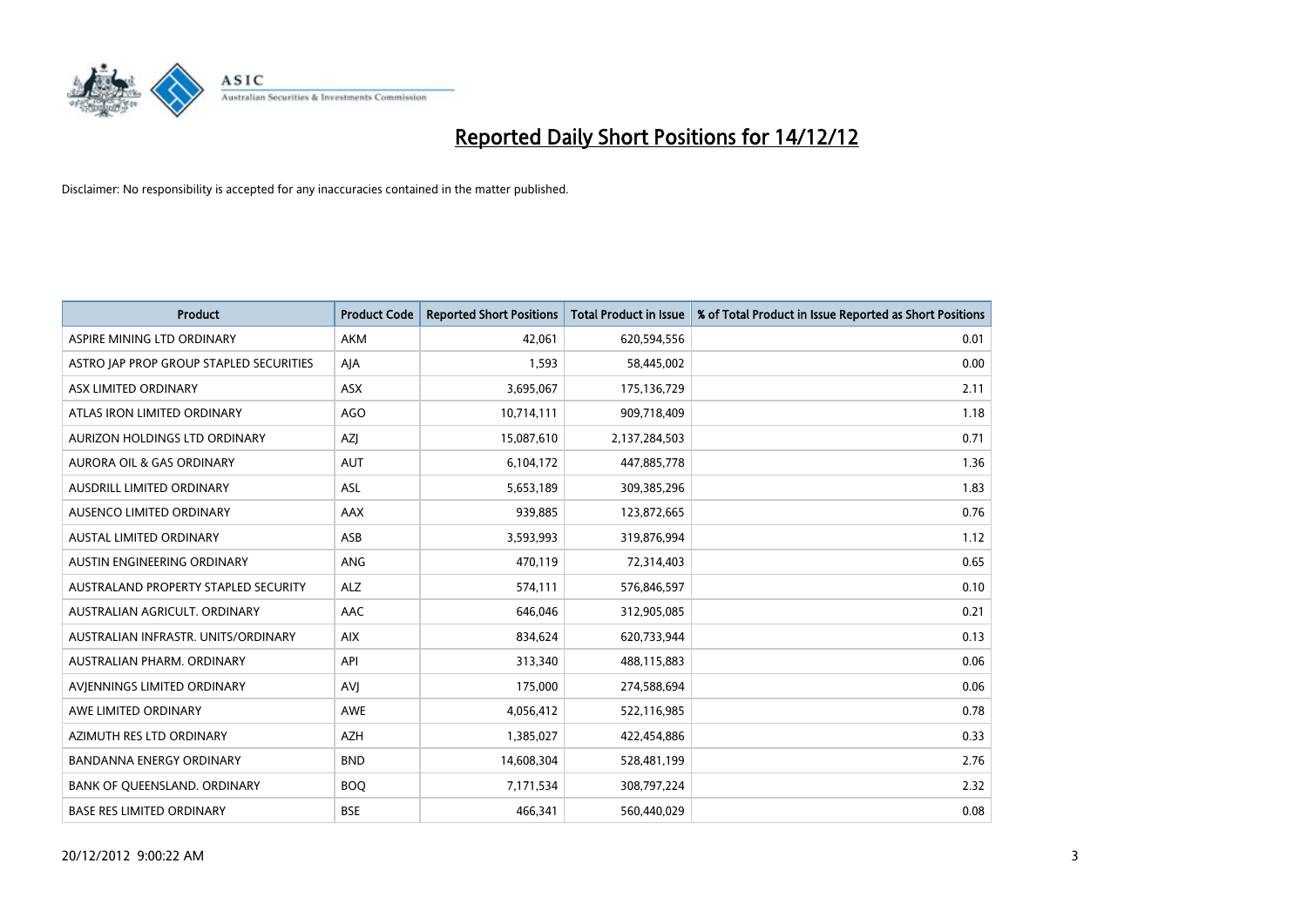

| <b>Product</b>                          | <b>Product Code</b> | <b>Reported Short Positions</b> | <b>Total Product in Issue</b> | % of Total Product in Issue Reported as Short Positions |
|-----------------------------------------|---------------------|---------------------------------|-------------------------------|---------------------------------------------------------|
| <b>BATHURST RESOURCES ORDINARY</b>      | <b>BTU</b>          | 40,409,935                      | 697,247,997                   | 5.80                                                    |
| BC IRON LIMITED ORDINARY                | <b>BCI</b>          | 551,165                         | 103,861,000                   | 0.53                                                    |
| <b>BEACH ENERGY LIMITED ORDINARY</b>    | <b>BPT</b>          | 17,504,148                      | 1,263,677,572                 | 1.39                                                    |
| BEADELL RESOURCE LTD ORDINARY           | <b>BDR</b>          | 12,296,869                      | 742,204,752                   | 1.66                                                    |
| BENDIGO AND ADELAIDE ORDINARY           | <b>BEN</b>          | 8,755,789                       | 402,311,212                   | 2.18                                                    |
| BERKELEY RESOURCES ORDINARY             | <b>BKY</b>          | 179,585                         | 179,393,273                   | 0.10                                                    |
| <b>BHP BILLITON LIMITED ORDINARY</b>    | <b>BHP</b>          | 9,902,352                       | 3,211,691,105                 | 0.31                                                    |
| <b>BILLABONG ORDINARY</b>               | <b>BBG</b>          | 4,547,308                       | 478,944,292                   | 0.95                                                    |
| <b>BIONOMICS LIMITED ORDINARY</b>       | <b>BNO</b>          | 3,370                           | 364,719,694                   | 0.00                                                    |
| <b>BLACKTHORN RESOURCES ORDINARY</b>    | <b>BTR</b>          | 260,608                         | 164,285,950                   | 0.16                                                    |
| BLUESCOPE STEEL LTD DEFERRED SETTLEMENT | <b>BSLDA</b>        | 629,171                         | 558,197,542                   | 0.11                                                    |
| <b>BOART LONGYEAR ORDINARY</b>          | <b>BLY</b>          | 5,552,196                       | 461,163,412                   | 1.20                                                    |
| <b>BOOM LOGISTICS ORDINARY</b>          | <b>BOL</b>          | 78,773                          | 468,663,585                   | 0.02                                                    |
| BORAL LIMITED, ORDINARY                 | <b>BLD</b>          | 45,625,000                      | 766,235,816                   | 5.95                                                    |
| <b>BOUGAINVILLE COPPER ORDINARY</b>     | <b>BOC</b>          |                                 | 401,062,500                   | 0.00                                                    |
| <b>BRADKEN LIMITED ORDINARY</b>         | <b>BKN</b>          | 10,928,180                      | 169,240,662                   | 6.46                                                    |
| <b>BRAMBLES LIMITED ORDINARY</b>        | <b>BXB</b>          | 4,692,932                       | 1,556,572,538                 | 0.30                                                    |
| BREVILLE GROUP LTD ORDINARY             | <b>BRG</b>          | 797,552                         | 130,095,322                   | 0.61                                                    |
| <b>BRICKWORKS LIMITED ORDINARY</b>      | <b>BKW</b>          | 67,373                          | 147,818,132                   | 0.05                                                    |
| BROCKMAN MINING LTD ORDINARY            | <b>BCK</b>          | 91,872                          | 7,224,094,327                 | 0.00                                                    |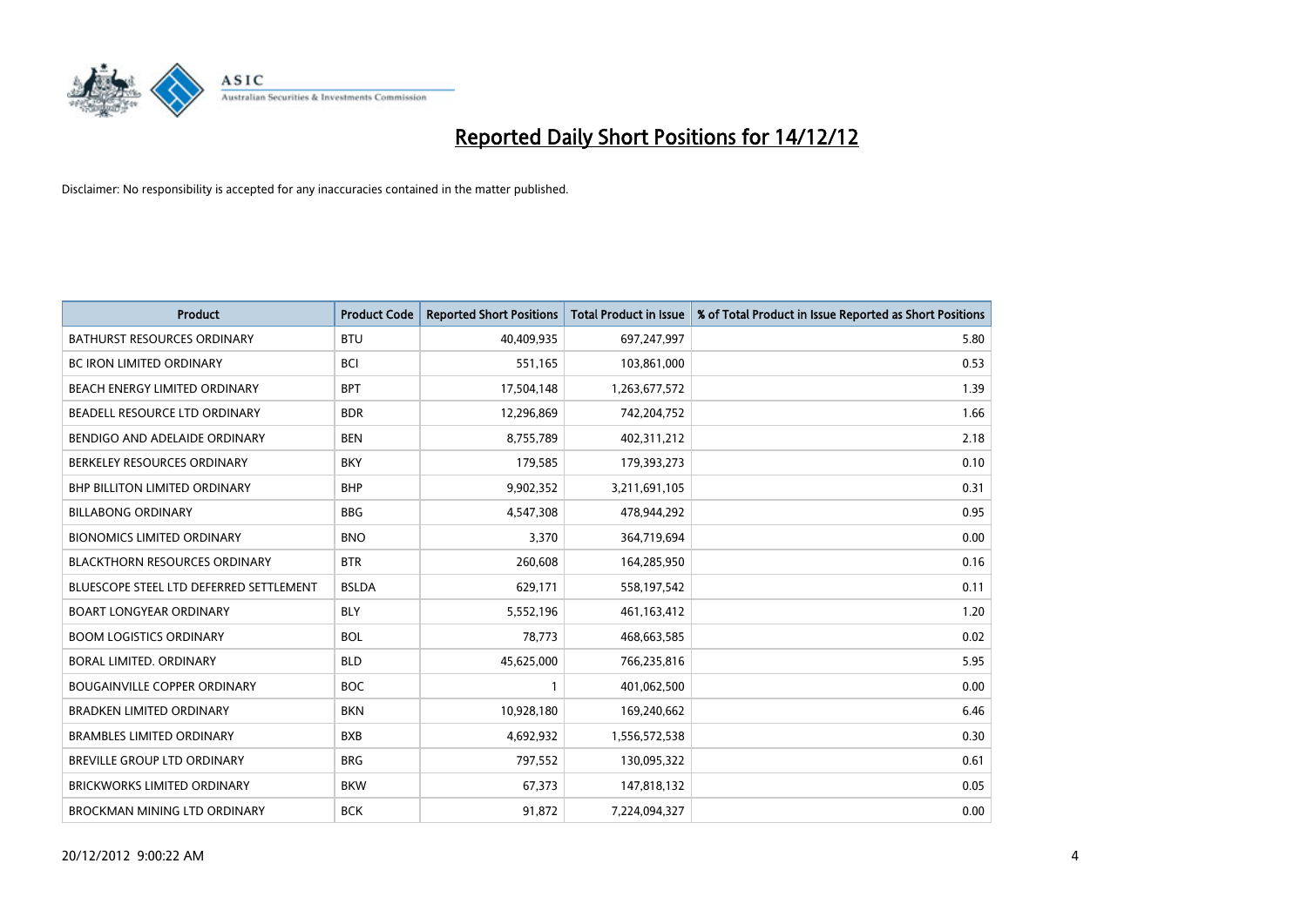

| <b>Product</b>                          | <b>Product Code</b> | <b>Reported Short Positions</b> | Total Product in Issue | % of Total Product in Issue Reported as Short Positions |
|-----------------------------------------|---------------------|---------------------------------|------------------------|---------------------------------------------------------|
| BT INVESTMENT MNGMNT ORDINARY           | <b>BTT</b>          | 39,317                          | 268,989,279            | 0.01                                                    |
| <b>BUCCANEER ENERGY LTD ORDINARY</b>    | <b>BCC</b>          | 668,400                         | 1,321,445,371          | 0.05                                                    |
| <b>BURU ENERGY ORDINARY</b>             | <b>BRU</b>          | 11,282,264                      | 266,312,599            | 4.24                                                    |
| <b>BWP TRUST ORDINARY UNITS</b>         | <b>BWP</b>          | 2,932,321                       | 533,645,790            | 0.55                                                    |
| CABCHARGE AUSTRALIA ORDINARY            | CAB                 | 5,894,857                       | 120,430,683            | 4.89                                                    |
| CALIBRE GROUP LTD ORDINARY              | <b>CGH</b>          | 513,535                         | 307,378,401            | 0.17                                                    |
| CALTEX AUSTRALIA ORDINARY               | <b>CTX</b>          | 5,065,854                       | 270,000,000            | 1.88                                                    |
| CAPE LAMBERT RES LTD ORDINARY           | <b>CFE</b>          | 959,455                         | 689,108,792            | 0.14                                                    |
| CARABELLA RES LTD ORDINARY              | <b>CLR</b>          | 48.908                          | 133,642,797            | 0.04                                                    |
| <b>CARBON ENERGY ORDINARY</b>           | <b>CNX</b>          | 48,071                          | 778,451,954            | 0.01                                                    |
| <b>CARDNO LIMITED ORDINARY</b>          | <b>CDD</b>          | 5,836,664                       | 139,770,442            | 4.18                                                    |
| <b>CARINDALE PROPERTY UNIT</b>          | <b>CDP</b>          | 8,000                           | 70,000,000             | 0.01                                                    |
| CARNARVON PETROLEUM ORDINARY            | <b>CVN</b>          | 1,254,380                       | 937,257,700            | 0.13                                                    |
| CARSALES.COM LTD ORDINARY               | <b>CRZ</b>          | 6,832,109                       | 235,760,995            | 2.90                                                    |
| <b>CASH CONVERTERS ORDINARY</b>         | CCV                 | 426.000                         | 423,861,025            | 0.10                                                    |
| CEDAR WOODS PROP. ORDINARY              | <b>CWP</b>          | 5,486                           | 73,047,793             | 0.01                                                    |
| CENTRAL PETROLEUM ORDINARY              | <b>CTP</b>          | 306,268                         | 1,386,978,365          | 0.02                                                    |
| CENTRO RETAIL AUST ORD/UNIT STAPLED SEC | <b>CRF</b>          | 5,066,694                       | 1,427,391,696          | 0.35                                                    |
| <b>CERAMIC FUEL CELLS ORDINARY</b>      | CFU                 | 390                             | 1,559,231,320          | 0.00                                                    |
| CFS RETAIL TRUST GRP STAPLED SECURITIES | <b>CFX</b>          | 34,213,527                      | 2,828,495,659          | 1.21                                                    |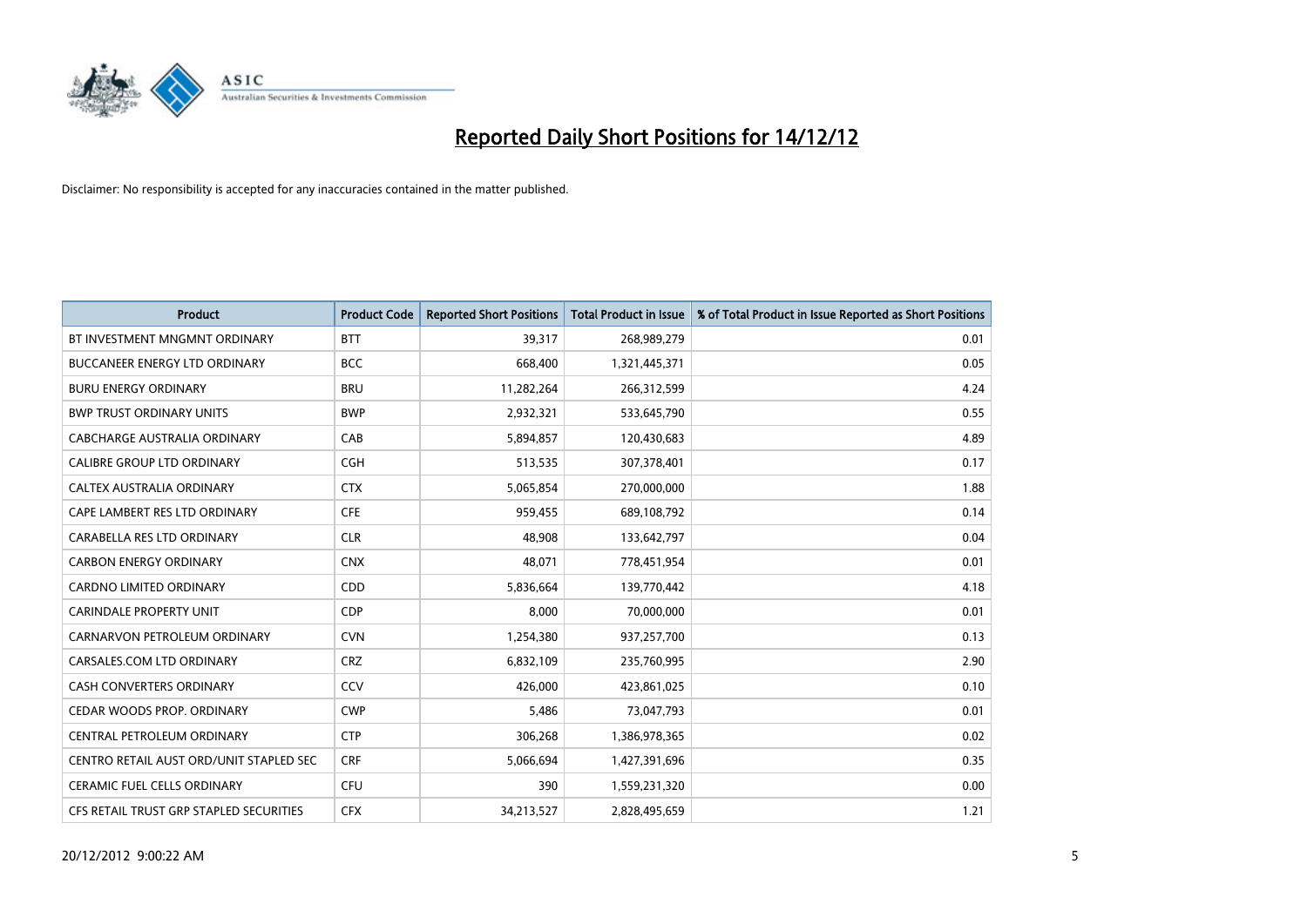

| <b>Product</b>                          | <b>Product Code</b> | <b>Reported Short Positions</b> | <b>Total Product in Issue</b> | % of Total Product in Issue Reported as Short Positions |
|-----------------------------------------|---------------------|---------------------------------|-------------------------------|---------------------------------------------------------|
| CHALLENGER DIV.PRO. STAPLED UNITS       | <b>CDI</b>          | 50,479                          | 214,101,013                   | 0.02                                                    |
| <b>CHALLENGER LIMITED ORDINARY</b>      | <b>CGF</b>          | 6,885,677                       | 544,652,710                   | 1.26                                                    |
| CHARTER HALL GROUP STAPLED US PROHIBIT. | <b>CHC</b>          | 418,397                         | 298,730,356                   | 0.14                                                    |
| <b>CHARTER HALL RETAIL UNITS</b>        | <b>COR</b>          | 726,659                         | 334,098,571                   | 0.22                                                    |
| <b>CHORUS LIMITED ORDINARY</b>          | <b>CNU</b>          | 1,005,000                       | 385,082,123                   | 0.26                                                    |
| CITIGOLD CORP LTD ORDINARY              | <b>CTO</b>          | 1,363,288                       | 1,352,907,765                 | 0.10                                                    |
| <b>CLOUGH LIMITED ORDINARY</b>          | <b>CLO</b>          | 79.633                          | 775,259,839                   | 0.01                                                    |
| <b>CNPR GRP UNITS/ORD STAPLED</b>       | <b>CNP</b>          | 2,537                           | 972,414,514                   | 0.00                                                    |
| COAL OF AFRICA LTD ORDINARY             | <b>CZA</b>          | 67,650                          | 800,951,034                   | 0.01                                                    |
| <b>COALSPUR MINES LTD ORDINARY</b>      | <b>CPL</b>          | 12,990,808                      | 620,729,899                   | 2.09                                                    |
| COCA-COLA AMATIL ORDINARY               | <b>CCL</b>          | 3,964,818                       | 762,133,414                   | 0.52                                                    |
| <b>COCHLEAR LIMITED ORDINARY</b>        | <b>COH</b>          | 4,822,510                       | 57,026,689                    | 8.46                                                    |
| <b>COCKATOO COAL ORDINARY</b>           | COK                 | 16,524,068                      | 1,016,746,908                 | 1.63                                                    |
| <b>CODAN LIMITED ORDINARY</b>           | <b>CDA</b>          | 54,662                          | 176,862,573                   | 0.03                                                    |
| <b>COLLINS FOODS LTD ORDINARY</b>       | <b>CKF</b>          | 320,971                         | 93,000,003                    | 0.35                                                    |
| COMMONWEALTH BANK, ORDINARY             | <b>CBA</b>          | 14,619,088                      | 1,609,180,841                 | 0.91                                                    |
| <b>COMMONWEALTH PROP ORDINARY UNITS</b> | <b>CPA</b>          | 15,117,547                      | 2,347,003,413                 | 0.64                                                    |
| <b>COMPASS RESOURCES ORDINARY</b>       | <b>CMR</b>          | 7,472                           | 1,403,744,100                 | 0.00                                                    |
| <b>COMPUTERSHARE LTD ORDINARY</b>       | <b>CPU</b>          | 11,107,864                      | 555,664,059                   | 2.00                                                    |
| CONTINENTAL COAL LTD ORDINARY           | CCC                 | 983                             | 473,061,772                   | 0.00                                                    |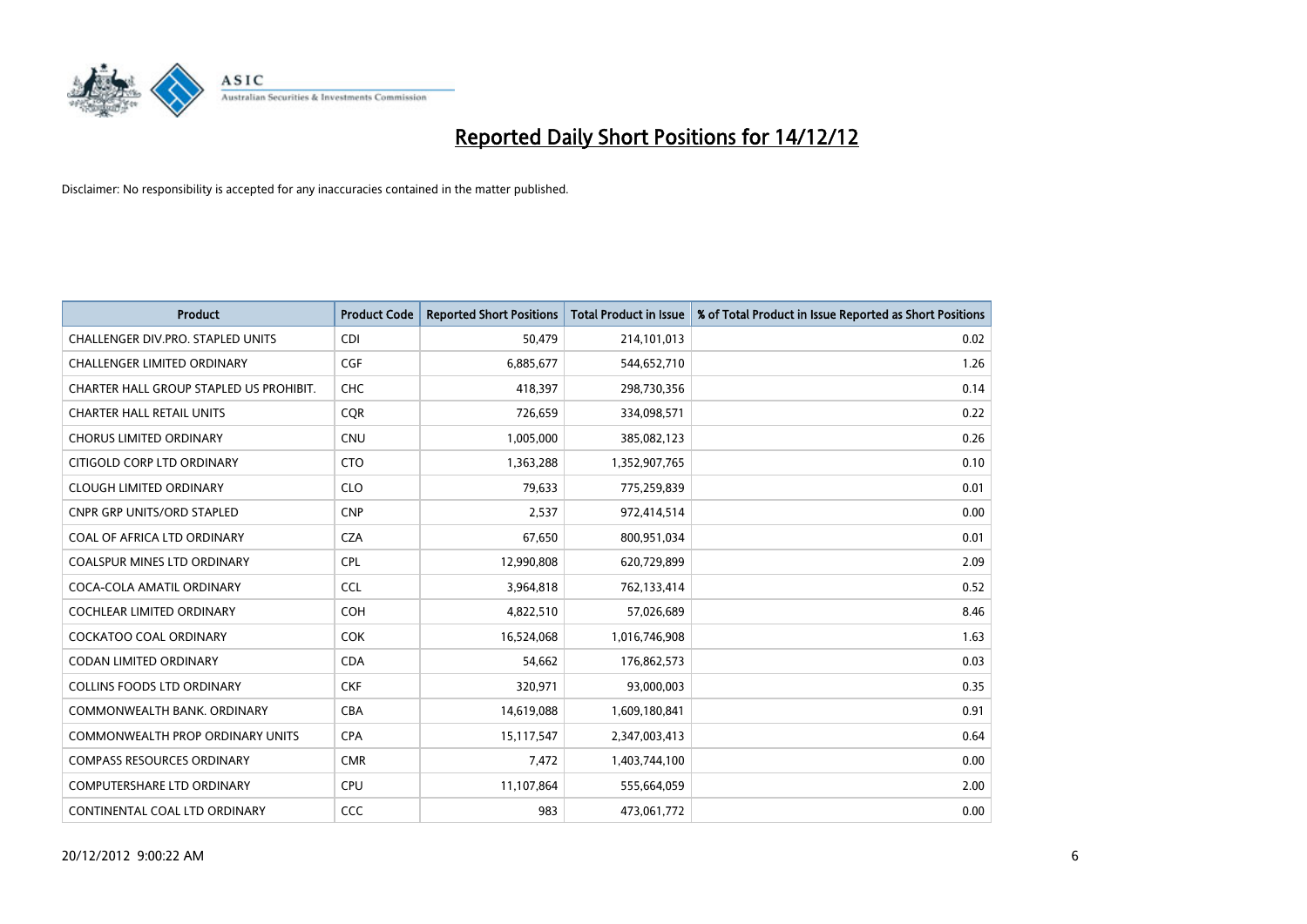

| <b>Product</b>                          | <b>Product Code</b> | <b>Reported Short Positions</b> | <b>Total Product in Issue</b> | % of Total Product in Issue Reported as Short Positions |
|-----------------------------------------|---------------------|---------------------------------|-------------------------------|---------------------------------------------------------|
| <b>COOPER ENERGY LTD ORDINARY</b>       | <b>COE</b>          | 259,138                         | 328,694,257                   | 0.08                                                    |
| CORP TRAVEL LIMITED ORDINARY            | <b>CTD</b>          | 134,863                         | 74,971,020                    | 0.18                                                    |
| <b>CREDIT CORP GROUP ORDINARY</b>       | <b>CCP</b>          | 50,114                          | 45,932,899                    | 0.11                                                    |
| <b>CROMWELL PROP STAPLED SECURITIES</b> | <b>CMW</b>          | 9,242,588                       | 1,225,539,033                 | 0.75                                                    |
| <b>CROWN LIMITED ORDINARY</b>           | <b>CWN</b>          | 3,671,161                       | 728,394,185                   | 0.50                                                    |
| <b>CSG LIMITED ORDINARY</b>             | CSV                 | 496,342                         | 280,426,698                   | 0.18                                                    |
| <b>CSL LIMITED ORDINARY</b>             | <b>CSL</b>          | 2,648,488                       | 501,787,209                   | 0.53                                                    |
| <b>CSR LIMITED ORDINARY</b>             | <b>CSR</b>          | 45,125,035                      | 506,000,315                   | 8.92                                                    |
| <b>CUDECO LIMITED ORDINARY</b>          | CDU                 | 5,554,125                       | 188,343,961                   | 2.95                                                    |
| DART ENERGY LTD ORDINARY                | <b>DTE</b>          | 15,298,355                      | 878,168,388                   | 1.74                                                    |
| DAVID JONES LIMITED ORDINARY            | <b>DJS</b>          | 58,103,841                      | 531,788,775                   | 10.93                                                   |
| <b>DECMIL GROUP LIMITED ORDINARY</b>    | <b>DCG</b>          | 1,221,382                       | 168,203,219                   | 0.73                                                    |
| DEVINE LIMITED ORDINARY                 | <b>DVN</b>          | 254,481                         | 158,730,556                   | 0.16                                                    |
| DEXUS PROPERTY GROUP STAPLED UNITS      | <b>DXS</b>          | 11,273,378                      | 4,839,024,176                 | 0.23                                                    |
| DISCOVERY METALS LTD ORDINARY           | <b>DML</b>          | 3,644,656                       | 486,986,451                   | 0.75                                                    |
| DOMINO PIZZA ENTERPR ORDINARY           | <b>DMP</b>          | 45,374                          | 70,192,674                    | 0.06                                                    |
| DORAY MINERALS LTD ORDINARY             | <b>DRM</b>          | 105,000                         | 139,200,101                   | 0.08                                                    |
| DOWNER EDI LIMITED ORDINARY             | <b>DOW</b>          | 9,908,319                       | 429,100,296                   | 2.31                                                    |
| DRILLSEARCH ENERGY ORDINARY             | <b>DLS</b>          | 1,591,134                       | 401,730,663                   | 0.40                                                    |
| DUET GROUP STAPLED US PROHIBIT.         | <b>DUE</b>          | 3,254,935                       | 1,158,216,750                 | 0.28                                                    |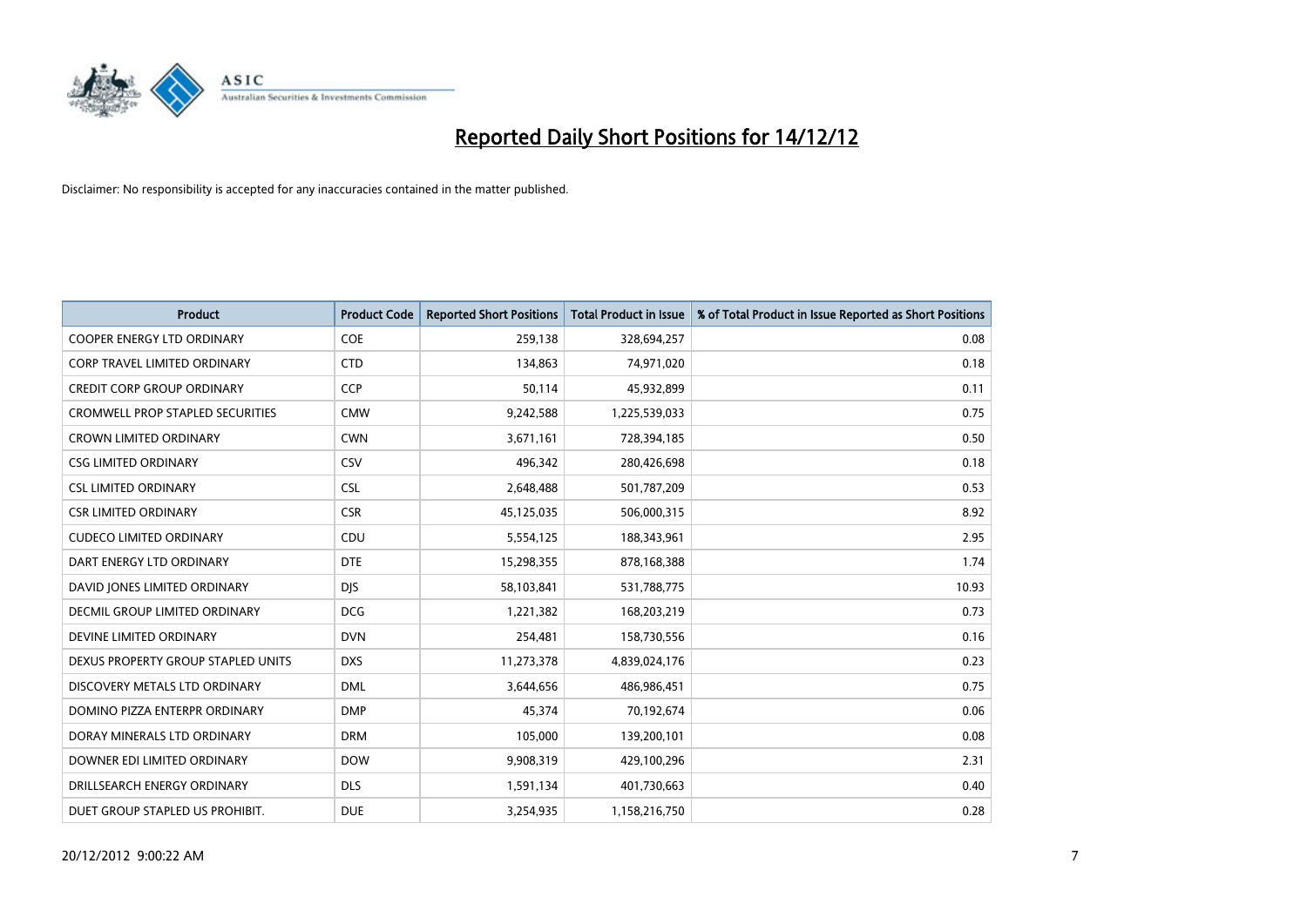

| <b>Product</b>                        | <b>Product Code</b> | <b>Reported Short Positions</b> | <b>Total Product in Issue</b> | % of Total Product in Issue Reported as Short Positions |
|---------------------------------------|---------------------|---------------------------------|-------------------------------|---------------------------------------------------------|
| DULUXGROUP LIMITED ORDINARY           | <b>DLX</b>          | 9,212,947                       | 368,984,902                   | 2.50                                                    |
| <b>DWS LTD ORDINARY</b>               | <b>DWS</b>          | 100.000                         | 132,362,763                   | 0.08                                                    |
| ECHO ENTERTAINMENT ORDINARY           | EGP                 | 9,210,098                       | 825,672,730                   | 1.12                                                    |
| ELDERS LIMITED ORDINARY               | <b>ELD</b>          | 19,283,464                      | 448,598,480                   | 4.30                                                    |
| ELEMENTAL MINERALS ORDINARY           | <b>ELM</b>          | 91,871                          | 280,156,422                   | 0.03                                                    |
| ELEMENTOS LIMITED ORDINARY            | <b>ELT</b>          | 16                              | 148,352,638                   | 0.00                                                    |
| <b>EMECO HOLDINGS ORDINARY</b>        | <b>EHL</b>          | 8,328,349                       | 599,675,707                   | 1.39                                                    |
| <b>ENDEAVOUR MIN CORP CDI 1:1</b>     | <b>EVR</b>          | 130,711                         | 126,365,941                   | 0.10                                                    |
| ENERGY RESOURCES ORDINARY 'A'         | <b>ERA</b>          | 6,980,190                       | 517,725,062                   | 1.35                                                    |
| <b>ENERGY WORLD CORPOR, ORDINARY</b>  | <b>EWC</b>          | 18,867,061                      | 1,734,166,672                 | 1.09                                                    |
| <b>ENVESTRA LIMITED ORDINARY</b>      | <b>ENV</b>          | 11,405,683                      | 1,603,333,497                 | 0.71                                                    |
| EQUATORIAL RES LTD ORDINARY           | EQX                 | 127,190                         | 117,235,353                   | 0.11                                                    |
| EVOLUTION MINING LTD ORDINARY         | <b>EVN</b>          | 3,803,457                       | 708,092,989                   | 0.54                                                    |
| FAIRFAX MEDIA LTD ORDINARY            | <b>FXI</b>          | 285,801,964                     | 2,351,955,725                 | 12.15                                                   |
| <b>FAR LTD ORDINARY</b>               | <b>FAR</b>          | 21,000,000                      | 2,499,846,742                 | 0.84                                                    |
| FKP PROPERTY GROUP STAPLED SECURITIES | <b>FKP</b>          | 6,820,954                       | 321,578,705                   | 2.12                                                    |
| FLEETWOOD CORP ORDINARY               | <b>FWD</b>          | 2,624,570                       | 60,033,258                    | 4.37                                                    |
| FLETCHER BUILDING ORDINARY            | <b>FBU</b>          | 6,327,039                       | 684,793,538                   | 0.92                                                    |
| <b>FLEXIGROUP LIMITED ORDINARY</b>    | <b>FXL</b>          | 320,389                         | 287,469,669                   | 0.11                                                    |
| <b>FLIGHT CENTRE ORDINARY</b>         | <b>FLT</b>          | 12,344,200                      | 100,160,128                   | 12.32                                                   |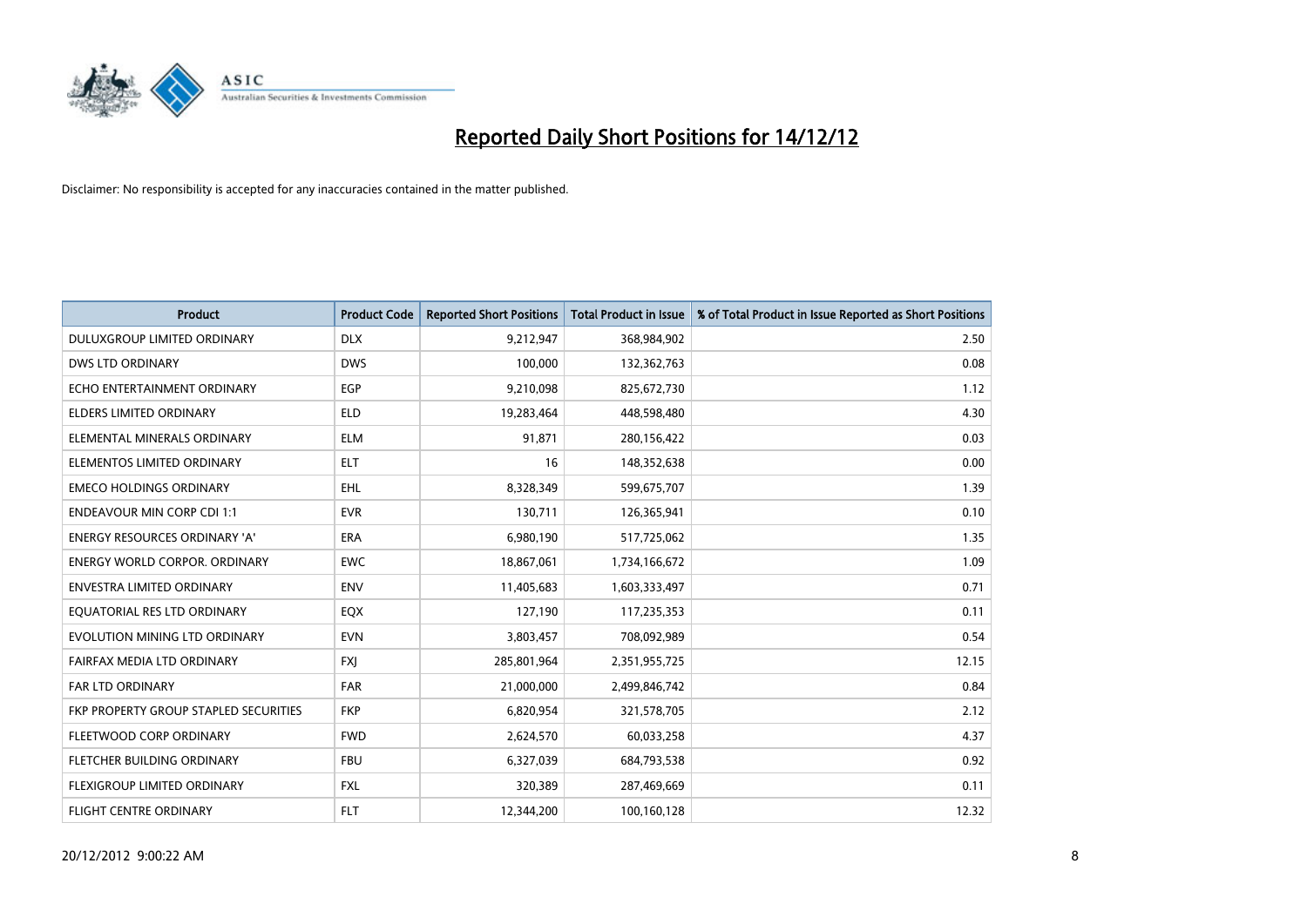

| <b>Product</b>                            | <b>Product Code</b> | <b>Reported Short Positions</b> | <b>Total Product in Issue</b> | % of Total Product in Issue Reported as Short Positions |
|-------------------------------------------|---------------------|---------------------------------|-------------------------------|---------------------------------------------------------|
| FLINDERS MINES LTD ORDINARY               | <b>FMS</b>          | 774,629                         | 1,821,300,404                 | 0.04                                                    |
| <b>FOCUS MINERALS LTD ORDINARY</b>        | <b>FML</b>          | 768,403                         | 4,320,773,701                 | 0.02                                                    |
| FONTERRA SHARE FUND ORDINARY UNITS        | <b>FSF</b>          | 72,639                          | 95,454,540                    | 0.08                                                    |
| FORGE GROUP LIMITED ORDINARY              | <b>FGE</b>          | 89,545                          | 86,169,014                    | 0.10                                                    |
| <b>FORTESCUE METALS GRP ORDINARY</b>      | <b>FMG</b>          | 188,045,696                     | 3,113,798,659                 | 6.04                                                    |
| <b>G.U.D. HOLDINGS ORDINARY</b>           | <b>GUD</b>          | 1,556,073                       | 71,341,319                    | 2.18                                                    |
| <b>G8 EDUCATION LIMITED ORDINARY</b>      | <b>GEM</b>          | 107.680                         | 246,048,593                   | 0.04                                                    |
| <b>GALAXY RESOURCES ORDINARY</b>          | GXY                 | 2,804,916                       | 536,359,341                   | 0.52                                                    |
| <b>GENETIC TECHNOLOGIES ORDINARY</b>      | <b>GTG</b>          | 818,100                         | 474,971,819                   | 0.17                                                    |
| <b>GEODYNAMICS LIMITED ORDINARY</b>       | GDY                 | 263,005                         | 406,452,608                   | 0.06                                                    |
| <b>GINDALBIE METALS LTD ORDINARY</b>      | <b>GBG</b>          | 28,768,541                      | 1,404,350,200                 | 2.05                                                    |
| <b>GOODMAN FIELDER, ORDINARY</b>          | <b>GFF</b>          | 25,825,956                      | 1,955,559,207                 | 1.32                                                    |
| <b>GOODMAN GROUP STAPLED US PROHIBIT.</b> | <b>GMG</b>          | 2,035,986                       | 1,701,681,304                 | 0.12                                                    |
| <b>GPT GROUP STAPLED SEC.</b>             | GPT                 | 6,284,235                       | 1,766,785,075                 | 0.36                                                    |
| <b>GRAINCORP LIMITED A CLASS ORDINARY</b> | <b>GNC</b>          | 1,409,728                       | 228,241,481                   | 0.62                                                    |
| <b>GRANGE RESOURCES, ORDINARY</b>         | <b>GRR</b>          | 1,417,833                       | 1,155,487,102                 | 0.12                                                    |
| <b>GREENLAND MIN EN LTD ORDINARY</b>      | GGG                 | 4,648,009                       | 567,912,409                   | 0.82                                                    |
| <b>GRYPHON MINERALS LTD ORDINARY</b>      | GRY                 | 16,728,219                      | 400,464,983                   | 4.18                                                    |
| <b>GUILDFORD COAL LTD ORDINARY</b>        | <b>GUF</b>          | 1,601,191                       | 521,046,899                   | 0.31                                                    |
| <b>GUNNS LIMITED ORDINARY</b>             | <b>GNS</b>          | 51,528,090                      | 848.401.559                   | 6.07                                                    |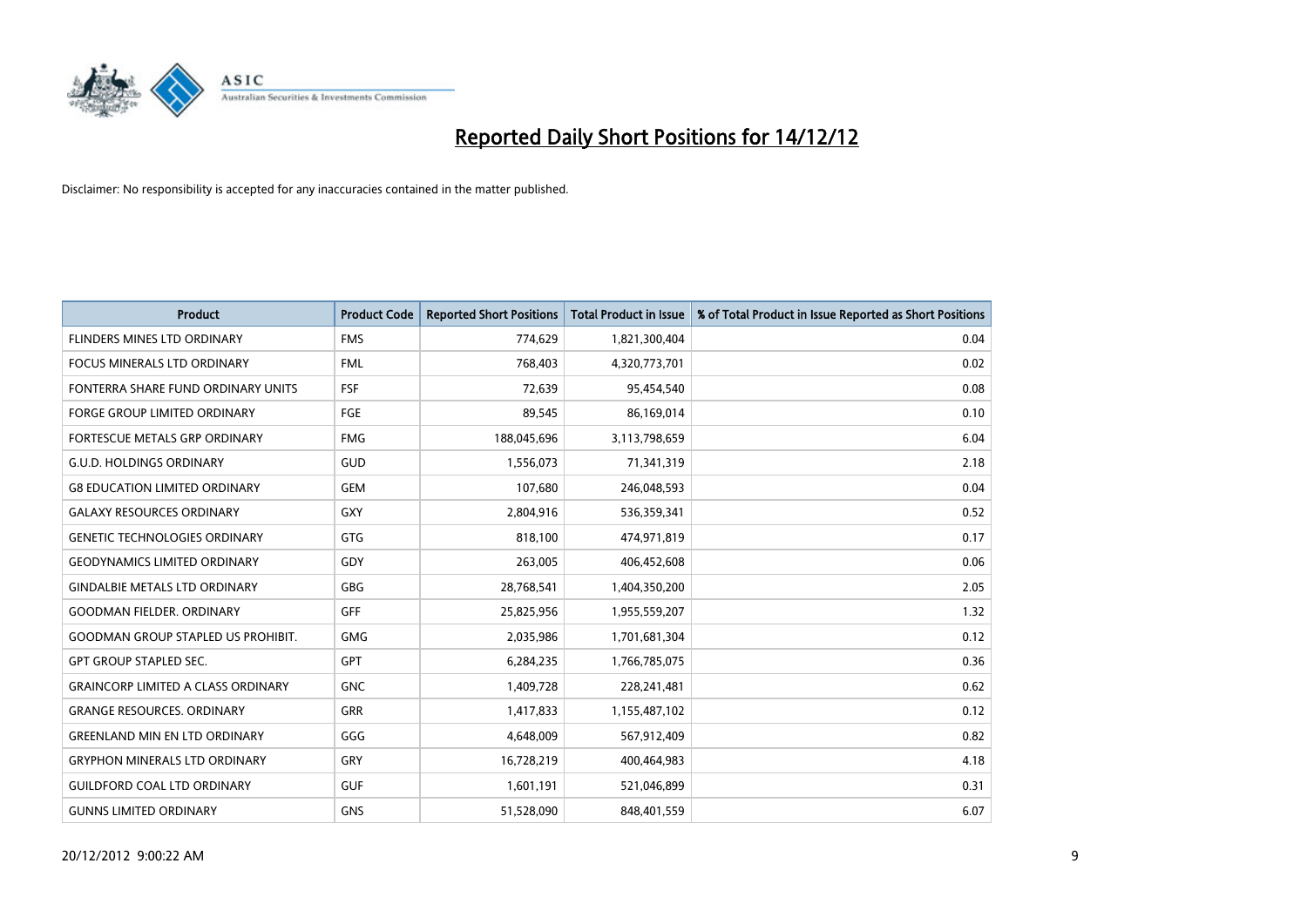

| <b>Product</b>                        | <b>Product Code</b> | <b>Reported Short Positions</b> | <b>Total Product in Issue</b> | % of Total Product in Issue Reported as Short Positions |
|---------------------------------------|---------------------|---------------------------------|-------------------------------|---------------------------------------------------------|
| <b>GWA GROUP LTD ORDINARY</b>         | <b>GWA</b>          | 10,971,441                      | 304,706,899                   | 3.60                                                    |
| HARVEY NORMAN ORDINARY                | <b>HVN</b>          | 120,078,872                     | 1,062,316,784                 | 11.30                                                   |
| <b>HASTIE GROUP LIMITED ORDINARY</b>  | <b>HST</b>          | 233,914                         | 137,353,504                   | 0.17                                                    |
| HASTINGS DIVERSIFIED STAPLED SECURITY | <b>HDF</b>          | 381,758                         | 560,324,158                   | 0.07                                                    |
| <b>HENDERSON GROUP CDI 1:1</b>        | <b>HGG</b>          | 1,191,324                       | 709,662,473                   | 0.17                                                    |
| HEA HOLDINGS LIMITED ORDINARY         | <b>HFA</b>          | 3,809                           | 117,332,831                   | 0.00                                                    |
| HILLGROVE RES LTD ORDINARY            | <b>HGO</b>          | 3,410,553                       | 1,022,760,221                 | 0.33                                                    |
| HILLS HOLDINGS LTD ORDINARY           | <b>HIL</b>          | 3,340,552                       | 246,500,444                   | 1.36                                                    |
| HORIZON OIL LIMITED ORDINARY          | <b>HZN</b>          | 35,155,605                      | 1,130,811,515                 | 3.11                                                    |
| HOT CHILI LTD ORDINARY                | <b>HCH</b>          | 870,054                         | 278,026,224                   | 0.31                                                    |
| <b>ICON ENERGY LIMITED ORDINARY</b>   | <b>ICN</b>          | 16,678                          | 533,391,210                   | 0.00                                                    |
| <b>IINET LIMITED ORDINARY</b>         | <b>IIN</b>          | 62,914                          | 161,238,847                   | 0.04                                                    |
| ILUKA RESOURCES ORDINARY              | ILU                 | 61,551,818                      | 418,700,517                   | 14.70                                                   |
| <b>IMDEX LIMITED ORDINARY</b>         | <b>IMD</b>          | 1,135,426                       | 210,473,188                   | 0.54                                                    |
| <b>INCITEC PIVOT ORDINARY</b>         | IPL                 | 6,399,516                       | 1,628,730,107                 | 0.39                                                    |
| INDEPENDENCE GROUP ORDINARY           | <b>IGO</b>          | 4,725,531                       | 232,882,535                   | 2.03                                                    |
| <b>INDOPHIL RESOURCES ORDINARY</b>    | <b>IRN</b>          | 731,191                         | 1,203,146,194                 | 0.06                                                    |
| INFIGEN ENERGY STAPLED SECURITIES     | <b>IFN</b>          | 3,421,563                       | 762,265,972                   | 0.45                                                    |
| ING PRIVATE EQUITY ORDINARY           | <b>IPE</b>          | 1,530                           | 136,571,202                   | 0.00                                                    |
| <b>INSURANCE AUSTRALIA ORDINARY</b>   | IAG                 | 4.220.166                       | 2,079,034,021                 | 0.20                                                    |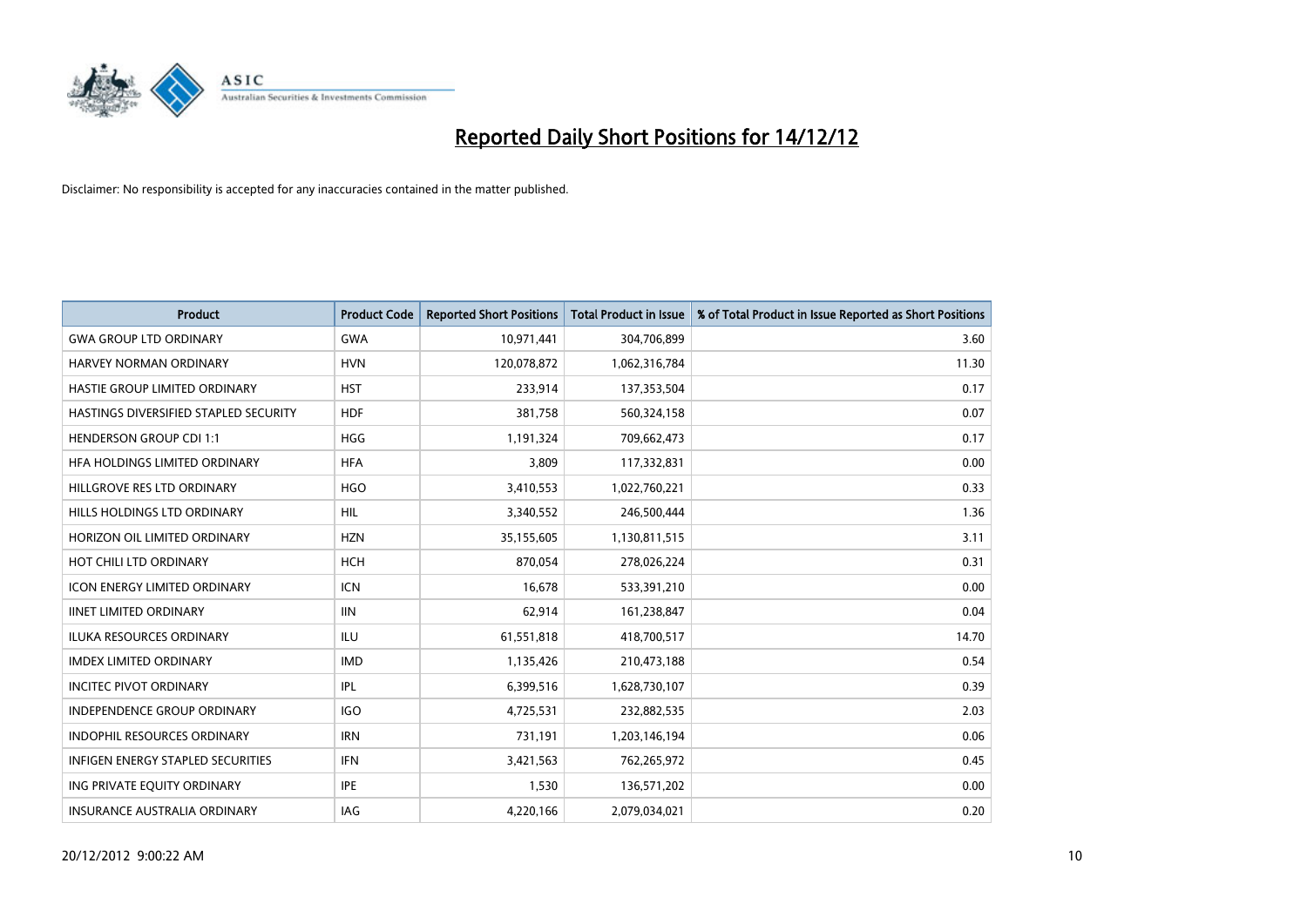

| <b>Product</b>                                  | <b>Product Code</b> | <b>Reported Short Positions</b> | <b>Total Product in Issue</b> | % of Total Product in Issue Reported as Short Positions |
|-------------------------------------------------|---------------------|---------------------------------|-------------------------------|---------------------------------------------------------|
| <b>INTEGRA MINING LTD, ORDINARY</b>             | <b>IGR</b>          | 3,615,910                       | 934,440,899                   | 0.39                                                    |
| <b>INTREPID MINES ORDINARY</b>                  | <b>IAU</b>          | 13,910,109                      | 555,352,556                   | 2.50                                                    |
| <b>INVESTA OFFICE FUND STAPLED SECURITIES</b>   | <b>IOF</b>          | 2,797,525                       | 614,047,458                   | 0.46                                                    |
| <b>INVOCARE LIMITED ORDINARY</b>                | <b>IVC</b>          | 3,241,524                       | 110,030,298                   | 2.95                                                    |
| <b>ION LIMITED ORDINARY</b>                     | <b>ION</b>          | 164,453                         | 256,365,105                   | 0.06                                                    |
| <b>IOOF HOLDINGS LTD ORDINARY</b>               | IFL.                | 1,264,333                       | 229,794,395                   | 0.55                                                    |
| <b>IRESS LIMITED ORDINARY</b>                   | <b>IRE</b>          | 2,200,913                       | 128,620,231                   | 1.71                                                    |
| <b>IRON ORE HOLDINGS ORDINARY</b>               | <b>IOH</b>          | 39,352                          | 161,174,005                   | 0.02                                                    |
| ISHARES FTSE CHINA25 CDI 1:1                    | <b>IZZ</b>          | 1,155                           | 128,250,000                   | 0.00                                                    |
| ISHARES GLB HEALTH CDI 1:1                      | X                   | 71                              | 13,050,000                    | 0.00                                                    |
| ISHARES MSCI BRIC CDI 1:1                       | <b>IBK</b>          | 3,118                           | 3,650,000                     | 0.09                                                    |
| ISHARES MSCI EM MKTS CDI 1:1                    | IEM                 | 13,805                          | 425,700,000                   | 0.00                                                    |
| ISHARES S&P 500 CDI 1:1                         | <b>IVV</b>          | 6,705                           | 116,350,000                   | 0.01                                                    |
| <b>IVANHOE AUSTRALIA ORDINARY</b>               | <b>IVA</b>          | 2,018,380                       | 711,659,939                   | 0.28                                                    |
| <b>JAMES HARDIE INDUST CHESS DEPOSITARY INT</b> | <b>IHX</b>          | 9,041,961                       | 440,657,271                   | 2.05                                                    |
| <b>IB HI-FI LIMITED ORDINARY</b>                | <b>IBH</b>          | 20,353,225                      | 98,850,643                    | 20.59                                                   |
| <b>JUPITER MINES ORDINARY</b>                   | <b>IMS</b>          | 1,672                           | 2,281,835,383                 | 0.00                                                    |
| <b>KAGARA LTD ORDINARY</b>                      | <b>KZL</b>          | 3,033,281                       | 798,953,117                   | 0.38                                                    |
| KANGAROO RES LTD ORDINARY                       | <b>KRL</b>          | 191,687                         | 3,434,430,012                 | 0.01                                                    |
| KAROON GAS AUSTRALIA ORDINARY                   | <b>KAR</b>          | 293,655                         | 221,420,769                   | 0.13                                                    |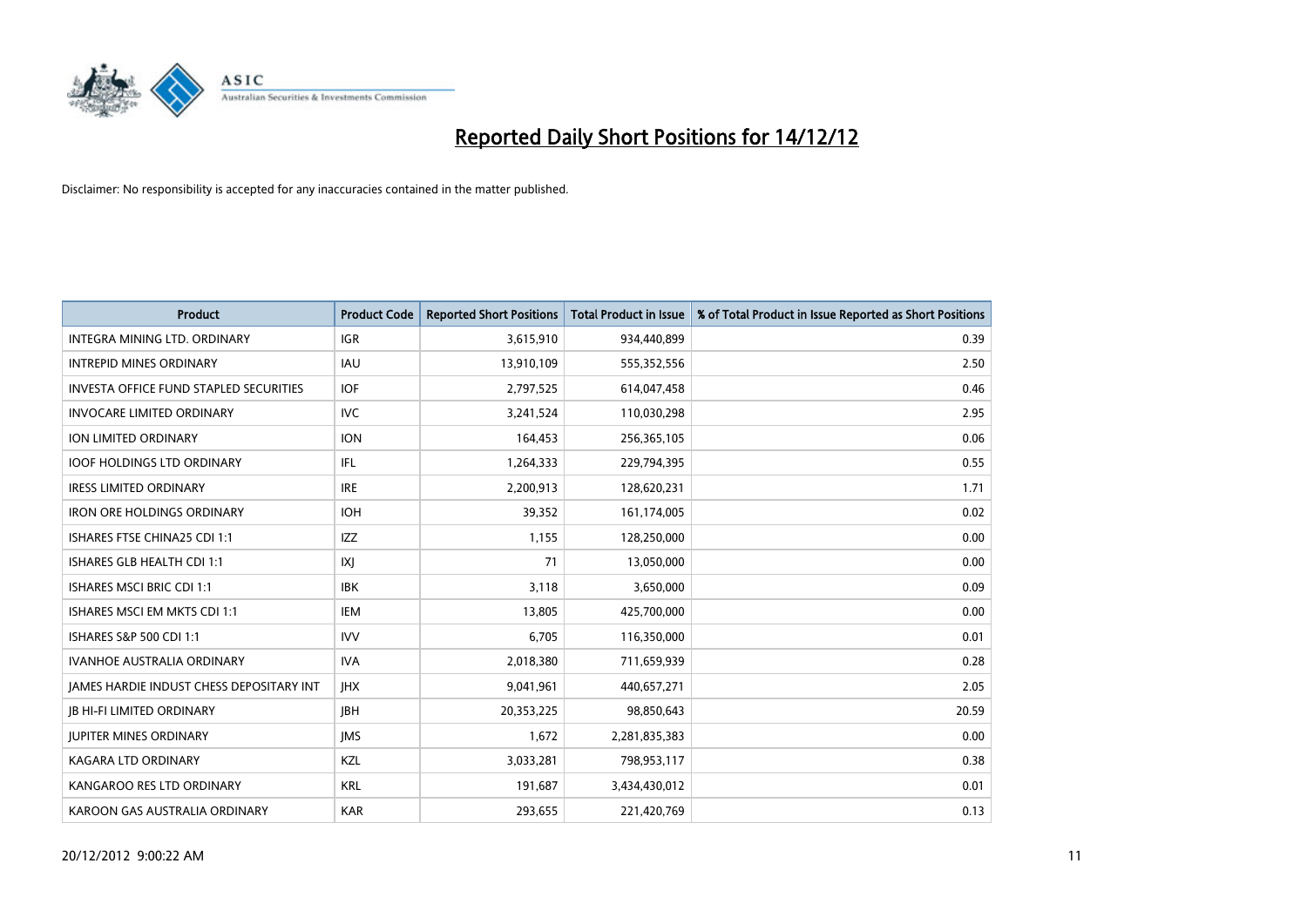

| <b>Product</b>                        | <b>Product Code</b> | <b>Reported Short Positions</b> | <b>Total Product in Issue</b> | % of Total Product in Issue Reported as Short Positions |
|---------------------------------------|---------------------|---------------------------------|-------------------------------|---------------------------------------------------------|
| KATHMANDU HOLD LTD ORDINARY           | <b>KMD</b>          | 677,303                         | 200,165,940                   | 0.34                                                    |
| <b>KBL MINING LIMITED ORDINARY</b>    | <b>KBL</b>          | 1,820                           | 293,535,629                   | 0.00                                                    |
| <b>KENTOR GOLD LIMITED ORDINARY</b>   | KGL                 | 275                             | 140,040,563                   | 0.00                                                    |
| KINGSGATE CONSOLID. ORDINARY          | <b>KCN</b>          | 8,042,841                       | 151,828,173                   | 5.30                                                    |
| KINGSROSE MINING LTD ORDINARY         | <b>KRM</b>          | 34,369                          | 290,151,217                   | 0.01                                                    |
| LEIGHTON HOLDINGS ORDINARY            | LEI                 | 8,472,738                       | 337,164,188                   | 2.51                                                    |
| LEND LEASE GROUP UNIT/ORD STAPLED     | LLC                 | 4,691,267                       | 574,351,883                   | 0.82                                                    |
| LINC ENERGY LTD ORDINARY              | <b>LNC</b>          | 32,442,157                      | 504,487,631                   | 6.43                                                    |
| LIQUEFIED NATURAL ORDINARY            | <b>LNG</b>          | 272,800                         | 267,699,015                   | 0.10                                                    |
| LYCOPODIUM LIMITED ORDINARY           | LYL                 | 602                             | 38,755,103                    | 0.00                                                    |
| LYNAS CORPORATION ORDINARY            | <b>LYC</b>          | 147,165,550                     | 1,916,159,363                 | 7.68                                                    |
| M2 TELECOMMUNICATION ORDINARY         | <b>MTU</b>          | 6,403,480                       | 157,976,251                   | 4.05                                                    |
| MACA LIMITED ORDINARY                 | <b>MLD</b>          | 927,950                         | 150,000,000                   | 0.62                                                    |
| <b>MACMAHON HOLDINGS ORDINARY</b>     | <b>MAH</b>          | 24,312,720                      | 757,017,561                   | 3.21                                                    |
| MACO ATLAS ROADS GRP ORDINARY STAPLED | <b>MOA</b>          | 4,771,896                       | 478,531,436                   | 1.00                                                    |
| MACQUARIE GROUP LTD ORDINARY          | <b>MOG</b>          | 6,725,777                       | 339,176,329                   | 1.98                                                    |
| MARENGO MINING ORDINARY               | <b>MGO</b>          | 26,950                          | 1,137,870,521                 | 0.00                                                    |
| <b>MATRIX C &amp; E LTD ORDINARY</b>  | <b>MCE</b>          | 3,897,337                       | 94,555,428                    | 4.12                                                    |
| <b>MAVERICK DRILLING ORDINARY</b>     | <b>MAD</b>          | 7,220,620                       | 452,726,751                   | 1.59                                                    |
| MCMILLAN SHAKESPEARE ORDINARY         | <b>MMS</b>          | 703.881                         | 74,523,965                    | 0.94                                                    |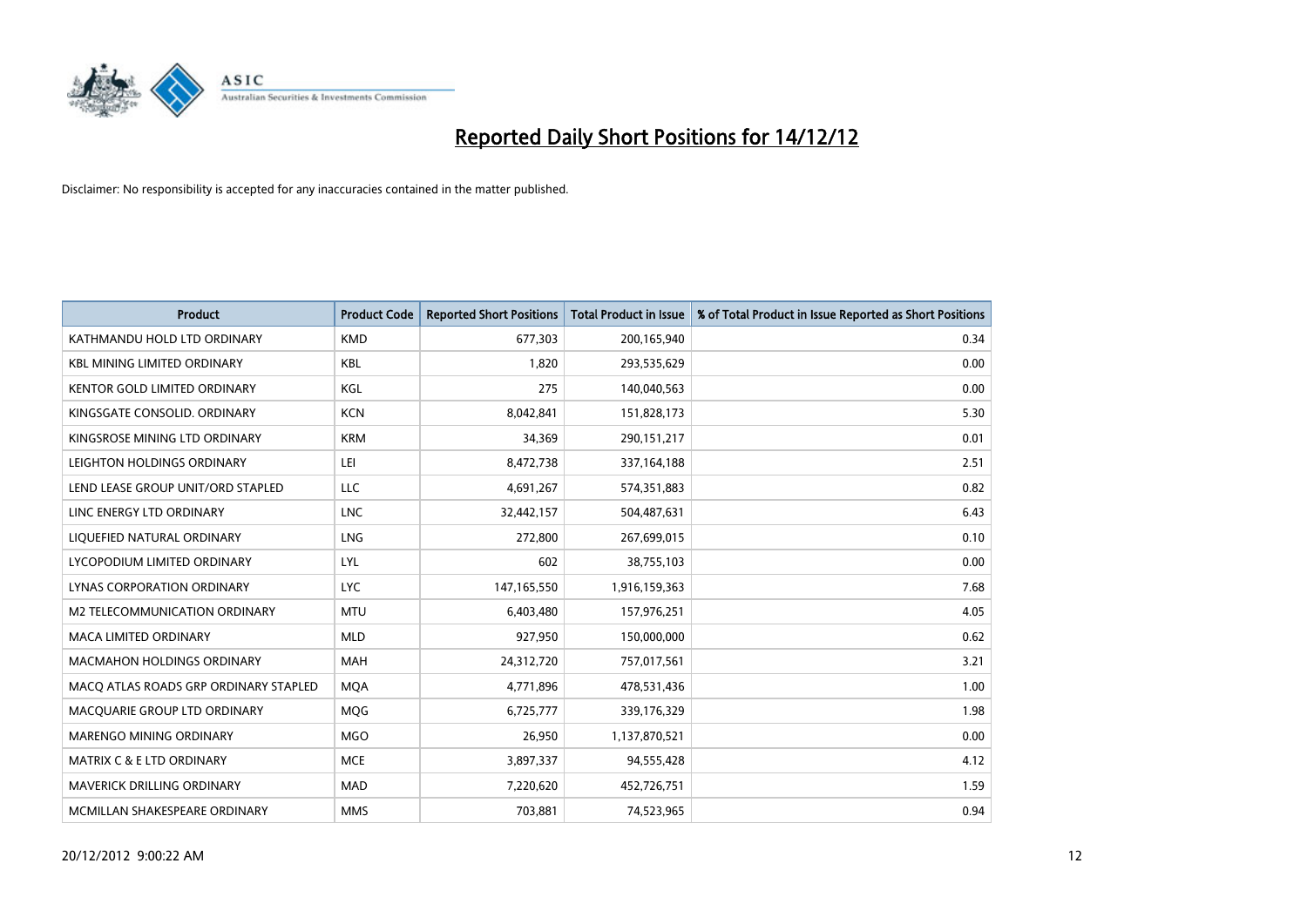

| <b>Product</b>                    | <b>Product Code</b> | <b>Reported Short Positions</b> | <b>Total Product in Issue</b> | % of Total Product in Issue Reported as Short Positions |
|-----------------------------------|---------------------|---------------------------------|-------------------------------|---------------------------------------------------------|
| MEDUSA MINING LTD ORDINARY        | <b>MML</b>          | 2,845,972                       | 188,903,911                   | 1.51                                                    |
| MELBOURNE IT LIMITED ORDINARY     | <b>MLB</b>          | 492,222                         | 82,451,363                    | 0.60                                                    |
| MEO AUSTRALIA LTD ORDINARY        | <b>MEO</b>          | 385,458                         | 627,264,587                   | 0.06                                                    |
| MERMAID MARINE ORDINARY           | <b>MRM</b>          | 1,216,193                       | 223,694,865                   | 0.54                                                    |
| MESOBLAST LIMITED ORDINARY        | <b>MSB</b>          | 7,700,153                       | 287,132,832                   | 2.68                                                    |
| METALS X LIMITED ORDINARY         | <b>MLX</b>          | 4,702,165                       | 1,651,766,110                 | 0.28                                                    |
| METCASH LIMITED ORDINARY          | <b>MTS</b>          | 88,838,443                      | 880,704,786                   | 10.09                                                   |
| METGASCO LIMITED ORDINARY         | <b>MEL</b>          | 220                             | 445,158,802                   | 0.00                                                    |
| MICLYN EXP OFFSHR ORDINARY        | <b>MIO</b>          | 144,323                         | 278,639,188                   | 0.05                                                    |
| MILTON CORPORATION ORDINARY       | <b>MLT</b>          | 12,800                          | 121,625,655                   | 0.01                                                    |
| MINCOR RESOURCES NL ORDINARY      | <b>MCR</b>          | 2,268,239                       | 188,208,274                   | 1.21                                                    |
| MINERAL DEPOSITS ORDINARY         | <b>MDL</b>          | 388,390                         | 83,538,786                    | 0.46                                                    |
| MINERAL RESOURCES, ORDINARY       | <b>MIN</b>          | 4,416,922                       | 185,333,269                   | 2.38                                                    |
| MIRABELA NICKEL LTD ORDINARY      | <b>MBN</b>          | 8,186,588                       | 876,582,736                   | 0.93                                                    |
| MIRVAC GROUP STAPLED SECURITIES   | <b>MGR</b>          | 3,494,496                       | 3,425,587,451                 | 0.10                                                    |
| <b>MOLOPO ENERGY LTD ORDINARY</b> | <b>MPO</b>          | 695,189                         | 245,849,711                   | 0.28                                                    |
| MONADELPHOUS GROUP ORDINARY       | <b>MND</b>          | 6,133,416                       | 90,663,543                    | 6.77                                                    |
| MORTGAGE CHOICE LTD ORDINARY      | <b>MOC</b>          | 2,315,244                       | 123,431,282                   | 1.88                                                    |
| <b>MOUNT GIBSON IRON ORDINARY</b> | <b>MGX</b>          | 5,718,637                       | 1,090,584,232                 | 0.52                                                    |
| MULTIPLEX SITES SITES             | <b>MXUPA</b>        | 554                             | 4,500,000                     | 0.01                                                    |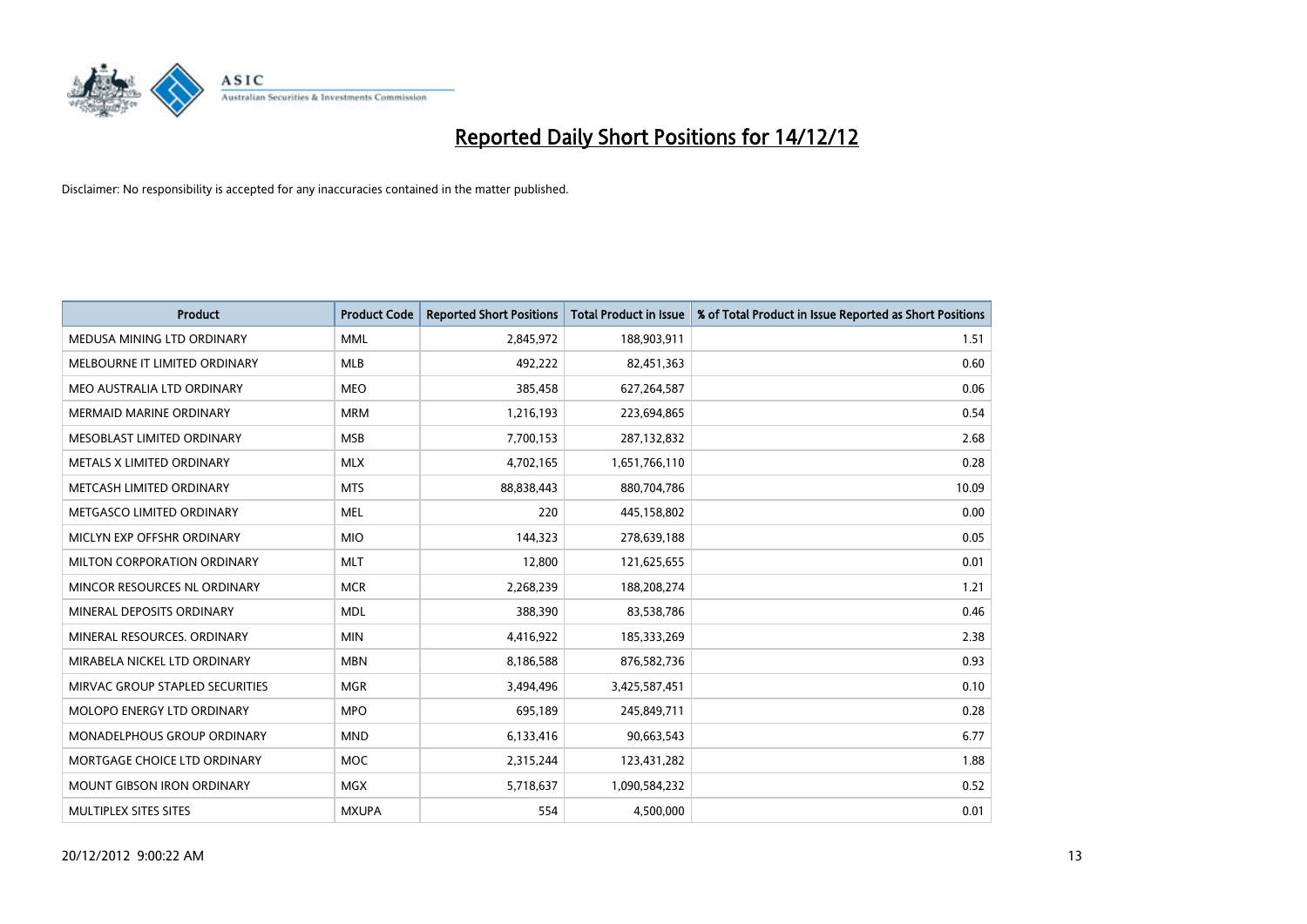

| <b>Product</b>                  | <b>Product Code</b> | <b>Reported Short Positions</b> | <b>Total Product in Issue</b> | % of Total Product in Issue Reported as Short Positions |
|---------------------------------|---------------------|---------------------------------|-------------------------------|---------------------------------------------------------|
| MURCHISON METALS LTD ORDINARY   | <b>MMX</b>          | 6,139,215                       | 450,427,346                   | 1.36                                                    |
| MYER HOLDINGS LTD ORDINARY      | <b>MYR</b>          | 85,702,115                      | 583,384,551                   | 14.69                                                   |
| <b>MYSTATE LIMITED ORDINARY</b> | <b>MYS</b>          | 19,725                          | 87,117,374                    | 0.02                                                    |
| NATIONAL AUST. BANK ORDINARY    | <b>NAB</b>          | 11,703,832                      | 2,322,079,163                 | 0.50                                                    |
| NAVITAS LIMITED ORDINARY        | <b>NVT</b>          | 11,483,323                      | 375,367,918                   | 3.06                                                    |
| NEON ENERGY LIMITED ORDINARY    | <b>NEN</b>          | 3,290,179                       | 549,582,936                   | 0.60                                                    |
| NEPTUNE MARINE ORDINARY         | <b>NMS</b>          | 60                              | 1,817,862,292                 | 0.00                                                    |
| NEW HOPE CORPORATION ORDINARY   | <b>NHC</b>          | 2,455,088                       | 830,563,352                   | 0.30                                                    |
| NEWCREST MINING ORDINARY        | <b>NCM</b>          | 1,588,956                       | 765,906,839                   | 0.21                                                    |
| NEWS CORP A NON-VOTING CDI      | <b>NWSLV</b>        | 2,864,549                       | 1,537,153,196                 | 0.19                                                    |
| NEWS CORP B VOTING CDI          | <b>NWS</b>          | 1,343,742                       | 798,520,953                   | 0.17                                                    |
| NEWSAT LIMITED ORDINARY         | <b>NWT</b>          | 58,617                          | 233,052,157                   | 0.03                                                    |
| NEXTDC LIMITED ORDINARY         | <b>NXT</b>          | 3,601,249                       | 150,852,388                   | 2.39                                                    |
| NEXUS ENERGY LIMITED ORDINARY   | <b>NXS</b>          | 5,143,904                       | 1,329,821,159                 | 0.39                                                    |
| NIB HOLDINGS LIMITED ORDINARY   | <b>NHF</b>          | 3,217                           | 439,004,182                   | 0.00                                                    |
| NIDO PETROLEUM ORDINARY         | <b>NDO</b>          | 105,313                         | 1,599,454,290                 | 0.01                                                    |
| NOBLE MINERAL RES ORDINARY      | <b>NMG</b>          | 3,768,879                       | 660,147,952                   | 0.57                                                    |
| NORFOLK GROUP ORDINARY          | <b>NFK</b>          | 50                              | 158,890,730                   | 0.00                                                    |
| NORTHERN IRON LTD ORDINARY      | <b>NFE</b>          | 3,295,873                       | 484,405,314                   | 0.68                                                    |
| NORTHERN STAR ORDINARY          | <b>NST</b>          | 3,766,153                       | 424,218,168                   | 0.89                                                    |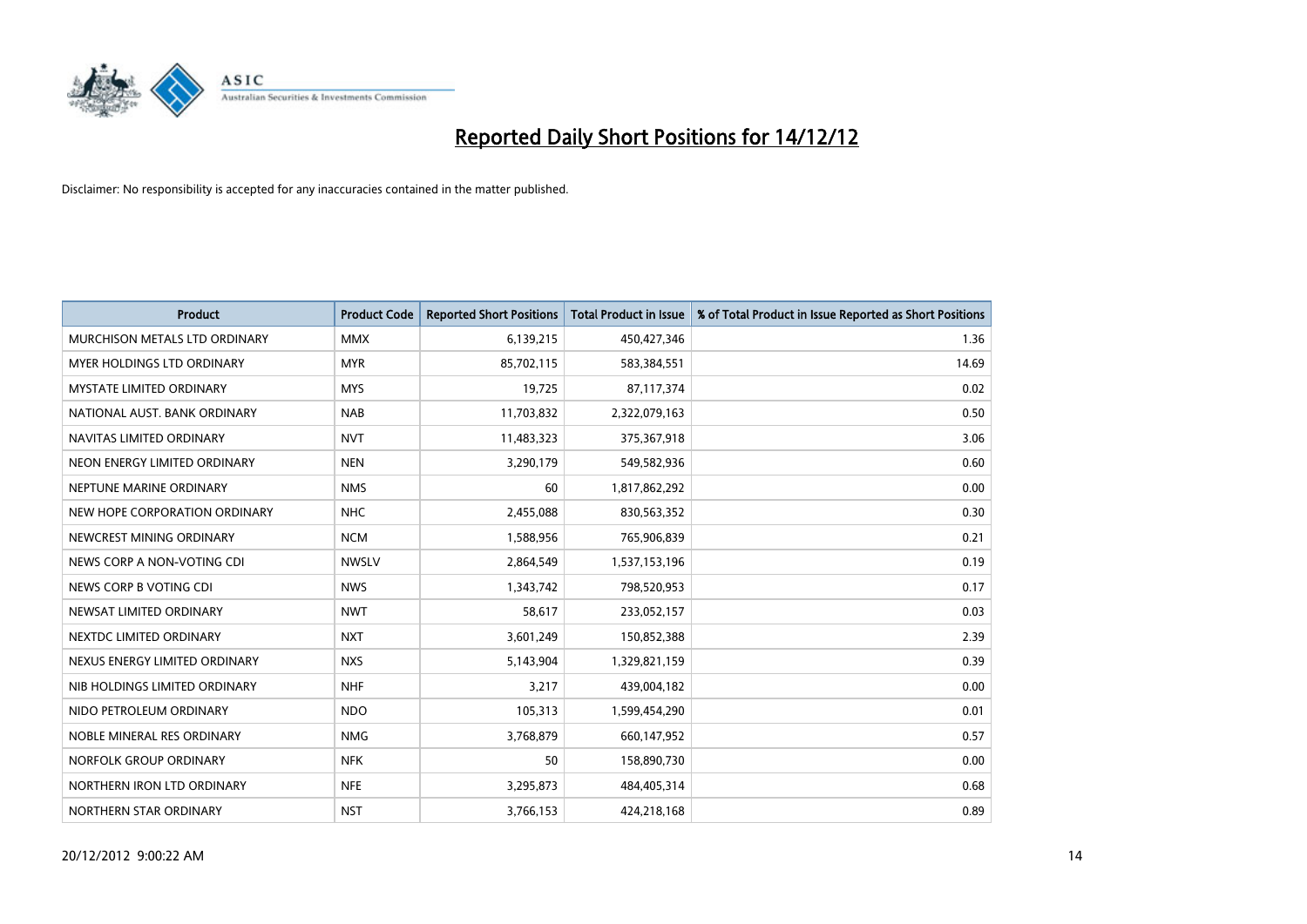

| <b>Product</b>                        | <b>Product Code</b> | <b>Reported Short Positions</b> | <b>Total Product in Issue</b> | % of Total Product in Issue Reported as Short Positions |
|---------------------------------------|---------------------|---------------------------------|-------------------------------|---------------------------------------------------------|
| NRW HOLDINGS LIMITED ORDINARY         | <b>NWH</b>          | 2,620,904                       | 278,888,011                   | 0.94                                                    |
| NUFARM LIMITED ORDINARY               | <b>NUF</b>          | 5,907,782                       | 262,721,422                   | 2.25                                                    |
| <b>OAKTON LIMITED ORDINARY</b>        | <b>OKN</b>          | 50,000                          | 91,721,874                    | 0.05                                                    |
| OCEANAGOLD CORP. CHESS DEPOSITARY INT | <b>OGC</b>          | 2,997,475                       | 263,278,752                   | 1.14                                                    |
| OIL SEARCH LTD ORDINARY               | <b>OSH</b>          | 2,283,927                       | 1,334,756,742                 | 0.17                                                    |
| OM HOLDINGS LIMITED ORDINARY          | <b>OMH</b>          | 4,016,884                       | 673,423,337                   | 0.60                                                    |
| ORICA LIMITED ORDINARY                | ORI                 | 2,699,403                       | 365,642,802                   | 0.74                                                    |
| ORIGIN ENERGY ORDINARY                | <b>ORG</b>          | 16,815,844                      | 1,093,788,528                 | 1.54                                                    |
| OROCOBRE LIMITED ORDINARY             | <b>ORE</b>          | 122,591                         | 117,745,140                   | 0.10                                                    |
| OROTONGROUP LIMITED ORDINARY          | <b>ORL</b>          | 53,732                          | 40,880,902                    | 0.13                                                    |
| ORPHEUS ENERGY LTD ORDINARY           | <b>OEG</b>          | 67,200                          | 130,475,919                   | 0.05                                                    |
| OZ MINERALS ORDINARY                  | OZL                 | 4,871,265                       | 303,470,022                   | 1.61                                                    |
| <b>PACIFIC BRANDS ORDINARY</b>        | <b>PBG</b>          | 7,612,846                       | 912,915,695                   | 0.83                                                    |
| PALADIN ENERGY LTD ORDINARY           | <b>PDN</b>          | 77,398,665                      | 836,825,651                   | 9.25                                                    |
| PANAUST LIMITED ORDINARY              | PNA                 | 4,207,261                       | 605,962,322                   | 0.69                                                    |
| PANCONTINENTAL OIL ORDINARY           | <b>PCL</b>          | 82,361                          | 1,150,994,096                 | 0.01                                                    |
| PANORAMIC RESOURCES ORDINARY          | PAN                 | 2,077,619                       | 256,058,555                   | 0.81                                                    |
| PAPERLINX LIMITED ORDINARY            | <b>PPX</b>          | 753,469                         | 609,280,761                   | 0.12                                                    |
| PAPILLON RES LTD ORDINARY             | <b>PIR</b>          | 3,338,631                       | 264,750,891                   | 1.26                                                    |
| PATTIES FOODS LTD ORDINARY            | PFL                 | 100.000                         | 139,065,639                   | 0.07                                                    |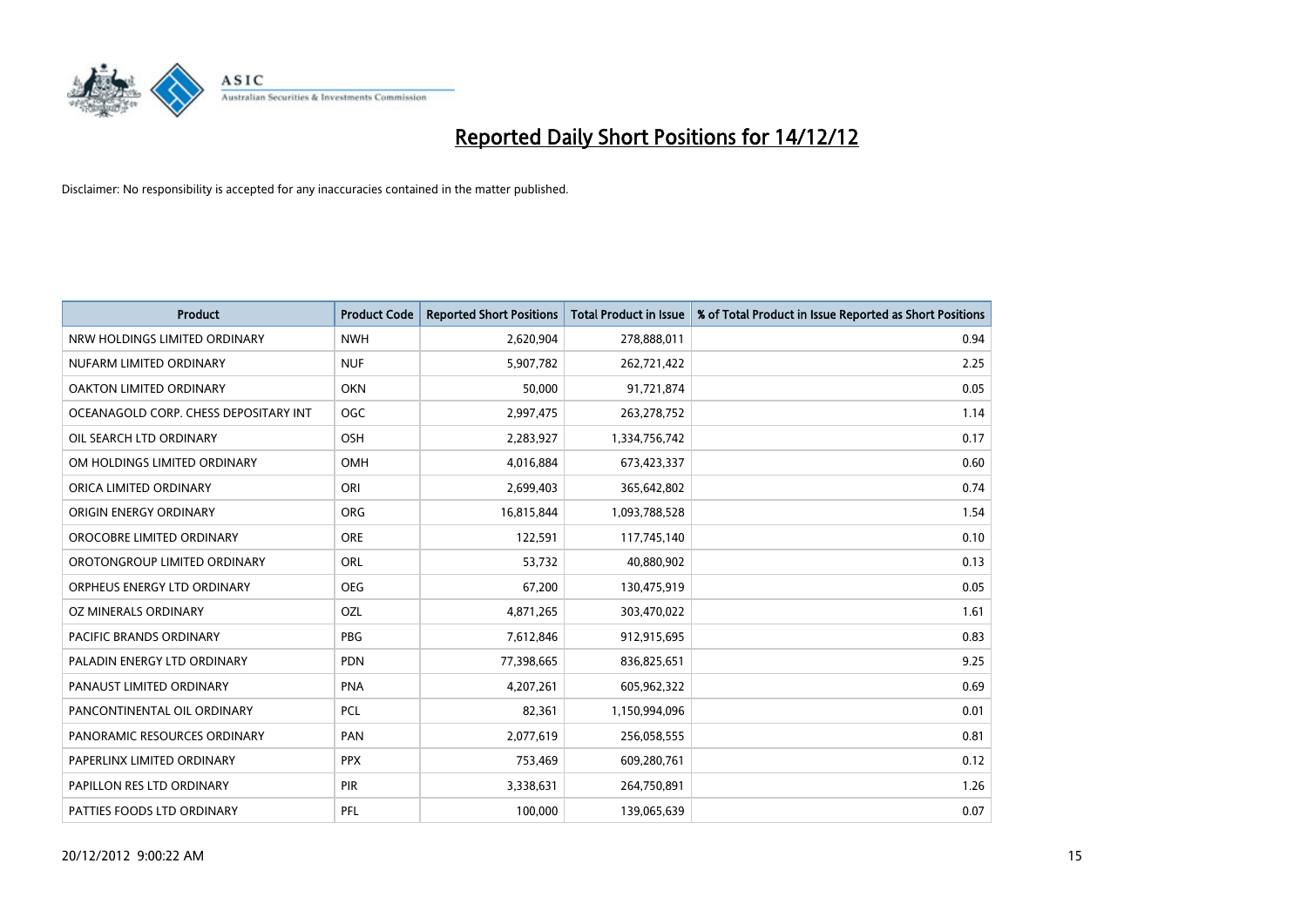

| <b>Product</b>                 | <b>Product Code</b> | <b>Reported Short Positions</b> | <b>Total Product in Issue</b> | % of Total Product in Issue Reported as Short Positions |
|--------------------------------|---------------------|---------------------------------|-------------------------------|---------------------------------------------------------|
| PEET LIMITED ORDINARY          | <b>PPC</b>          | 4,135,437                       | 321,013,141                   | 1.29                                                    |
| PERILYA LIMITED ORDINARY       | PEM                 | 514                             | 769,316,426                   | 0.00                                                    |
| PERPETUAL LIMITED ORDINARY     | <b>PPT</b>          | 2,120,595                       | 41,980,678                    | 5.05                                                    |
| PERSEUS MINING LTD ORDINARY    | PRU                 | 11,139,003                      | 457,962,088                   | 2.43                                                    |
| PHARMAXIS LTD ORDINARY         | <b>PXS</b>          | 7,515,628                       | 308,543,389                   | 2.44                                                    |
| PLATINUM ASSET ORDINARY        | <b>PTM</b>          | 13,458,240                      | 561,347,878                   | 2.40                                                    |
| PLATINUM AUSTRALIA ORDINARY    | <b>PLA</b>          | 836.127                         | 504,968,043                   | 0.17                                                    |
| PMI GOLD CORP CDI 1:1          | <b>PVM</b>          | 96,483                          | 122,535,143                   | 0.08                                                    |
| PMP LIMITED ORDINARY           | <b>PMP</b>          | 196,142                         | 323,781,124                   | 0.06                                                    |
| PRANA BIOTECHNOLOGY ORDINARY   | PBT                 | 87,000                          | 340,689,928                   | 0.03                                                    |
| PREMIER INVESTMENTS ORDINARY   | <b>PMV</b>          | 947,846                         | 155,260,478                   | 0.61                                                    |
| PRIMA BIOMED LTD ORDINARY      | PRR                 | 6,288,810                       | 1,066,063,388                 | 0.59                                                    |
| PRIMARY HEALTH CARE ORDINARY   | <b>PRY</b>          | 27,671,941                      | 502,983,554                   | 5.50                                                    |
| PRIMEAG AUSTRALIA ORDINARY     | PAG                 | 52,453                          | 266,394,444                   | 0.02                                                    |
| PROGRAMMED ORDINARY            | <b>PRG</b>          | 220,000                         | 118,177,001                   | 0.19                                                    |
| PSIVIDA CORP CDI 1:1           | <b>PVA</b>          | 50,000                          | 8,941,306                     | 0.56                                                    |
| PURA VIDA ENERGY NL ORDINARY   | <b>PVD</b>          | 157,040                         | 59,769,584                    | 0.26                                                    |
| <b>QANTAS AIRWAYS ORDINARY</b> | QAN                 | 13,651,542                      | 2,265,123,620                 | 0.60                                                    |
| OBE INSURANCE GROUP ORDINARY   | <b>OBE</b>          | 56,340,743                      | 1,196,747,582                 | 4.71                                                    |
| ORXPHARMA LTD ORDINARY         | <b>ORX</b>          | 130,762                         | 144,577,206                   | 0.09                                                    |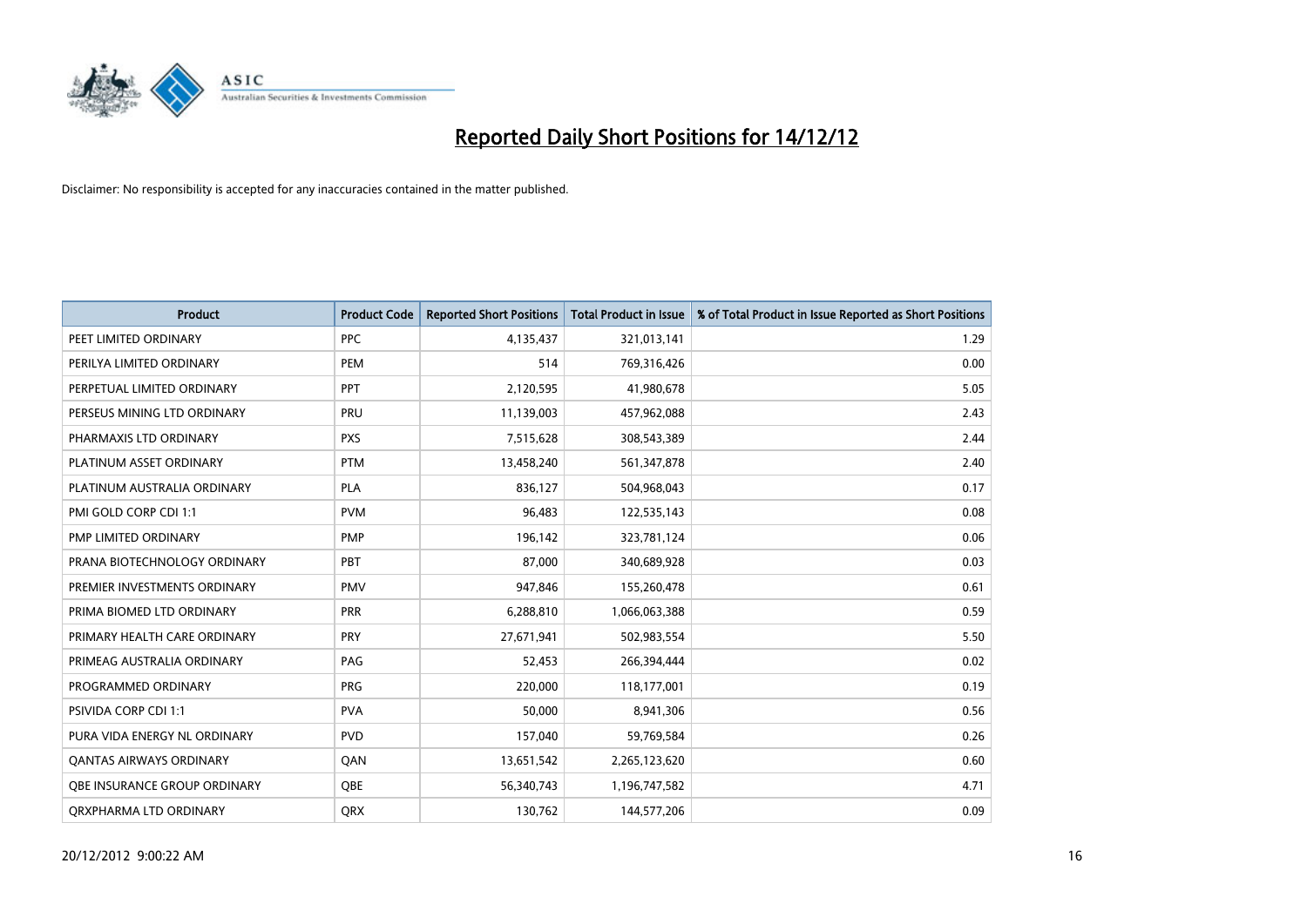

| <b>Product</b>                      | <b>Product Code</b> | <b>Reported Short Positions</b> | <b>Total Product in Issue</b> | % of Total Product in Issue Reported as Short Positions |
|-------------------------------------|---------------------|---------------------------------|-------------------------------|---------------------------------------------------------|
| <b>QUBE HOLDINGS LTD ORDINARY</b>   | <b>QUB</b>          | 11,785,637                      | 926,489,845                   | 1.27                                                    |
| RAMELIUS RESOURCES ORDINARY         | <b>RMS</b>          | 4,825,668                       | 337,296,949                   | 1.43                                                    |
| RAMSAY HEALTH CARE ORDINARY         | <b>RHC</b>          | 2,452,127                       | 202,081,252                   | 1.21                                                    |
| <b>RCR TOMLINSON ORDINARY</b>       | <b>RCR</b>          | 239,864                         | 132,431,265                   | 0.18                                                    |
| <b>REA GROUP ORDINARY</b>           | <b>REA</b>          | 15,041                          | 131,714,699                   | 0.01                                                    |
| <b>RECKON LIMITED ORDINARY</b>      | <b>RKN</b>          | 451,000                         | 129,488,015                   | 0.35                                                    |
| <b>RED 5 LIMITED ORDINARY</b>       | <b>RED</b>          | 1,501,265                       | 135,488,008                   | 1.11                                                    |
| <b>RED FORK ENERGY ORDINARY</b>     | <b>RFE</b>          | 2,218,337                       | 384,951,719                   | 0.58                                                    |
| REDBANK ENERGY LTD ORDINARY         | AEJ                 | 13                              | 786,287                       | 0.00                                                    |
| REDFLEX HOLDINGS ORDINARY           | <b>RDF</b>          | 2,820                           | 110,762,310                   | 0.00                                                    |
| REECE AUSTRALIA LTD. ORDINARY       | <b>REH</b>          | 10,500                          | 99,600,000                    | 0.01                                                    |
| <b>REGIS RESOURCES ORDINARY</b>     | <b>RRL</b>          | 1,236,366                       | 473,943,160                   | 0.26                                                    |
| RESMED INC CDI 10:1                 | <b>RMD</b>          | 3,480,474                       | 1,556,242,300                 | 0.22                                                    |
| <b>RESOLUTE MINING ORDINARY</b>     | <b>RSG</b>          | 2,016,410                       | 642,996,890                   | 0.31                                                    |
| <b>RESOURCE GENERATION ORDINARY</b> | <b>RES</b>          | 173                             | 263,345,652                   | 0.00                                                    |
| RETAIL FOOD GROUP ORDINARY          | <b>RFG</b>          | 150,938                         | 127,696,060                   | 0.12                                                    |
| REVERSE CORP LIMITED ORDINARY       | <b>REF</b>          | 100                             | 92,382,175                    | 0.00                                                    |
| REX MINERALS LIMITED ORDINARY       | <b>RXM</b>          | 2,171,347                       | 188,907,284                   | 1.15                                                    |
| <b>RHG LIMITED ORDINARY</b>         | <b>RHG</b>          | 286,638                         | 308,483,177                   | 0.09                                                    |
| <b>RIALTO ENERGY ORDINARY</b>       | <b>RIA</b>          | 41                              | 672.259.992                   | 0.00                                                    |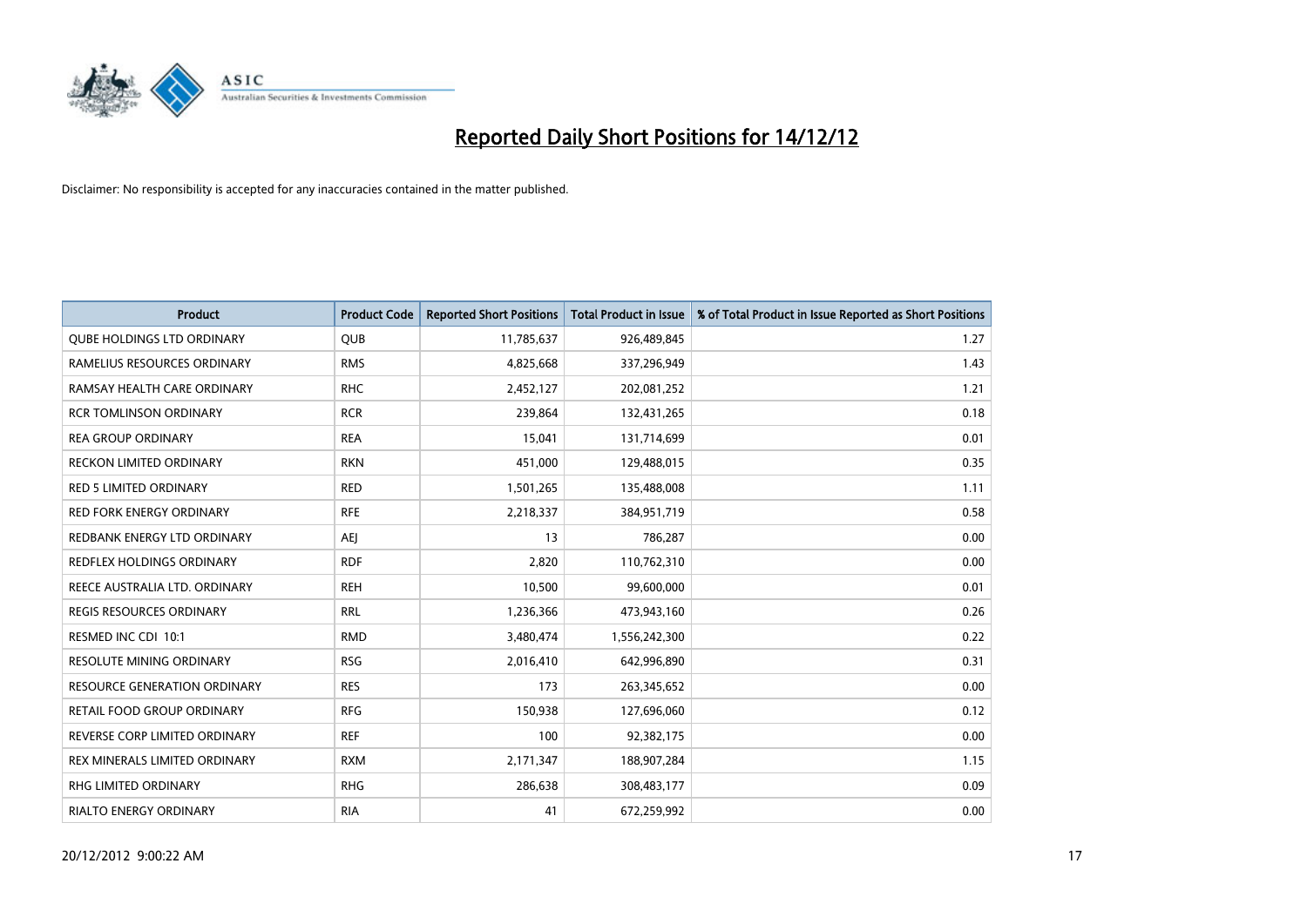

| <b>Product</b>                        | <b>Product Code</b> | <b>Reported Short Positions</b> | <b>Total Product in Issue</b> | % of Total Product in Issue Reported as Short Positions |
|---------------------------------------|---------------------|---------------------------------|-------------------------------|---------------------------------------------------------|
| <b>RIDLEY CORPORATION ORDINARY</b>    | <b>RIC</b>          | 2,000                           | 307,817,071                   | 0.00                                                    |
| RIO TINTO LIMITED ORDINARY            | <b>RIO</b>          | 9,466,662                       | 435,758,720                   | 2.17                                                    |
| ROC OIL COMPANY ORDINARY              | <b>ROC</b>          | 1,268,278                       | 683,235,552                   | 0.19                                                    |
| <b>RURALCO HOLDINGS ORDINARY</b>      | <b>RHL</b>          | 12,000                          | 55,019,284                    | 0.02                                                    |
| SAI GLOBAL LIMITED ORDINARY           | SAI                 | 5,804,949                       | 206,787,796                   | 2.81                                                    |
| SALMAT LIMITED ORDINARY               | <b>SLM</b>          | 488,210                         | 159,812,799                   | 0.31                                                    |
| SAMSON OIL & GAS LTD ORDINARY         | SSN                 | 7,498,784                       | 1,860,285,423                 | 0.40                                                    |
| SANDFIRE RESOURCES ORDINARY           | <b>SFR</b>          | 1,837,461                       | 152,724,301                   | 1.20                                                    |
| SANTOS LTD ORDINARY                   | <b>STO</b>          | 3,731,488                       | 958,851,881                   | 0.39                                                    |
| SARACEN MINERAL ORDINARY              | <b>SAR</b>          | 5,749,507                       | 595,035,606                   | 0.97                                                    |
| SCA PROPERTY GROUP STAPLED SECURITIES | SCP                 | 587,503                         | 586,000,000                   | 0.10                                                    |
| SEDGMAN LIMITED ORDINARY              | <b>SDM</b>          | 473,961                         | 217,623,797                   | 0.22                                                    |
| <b>SEEK LIMITED ORDINARY</b>          | <b>SEK</b>          | 14,022,184                      | 337,101,307                   | 4.16                                                    |
| SENEX ENERGY LIMITED ORDINARY         | <b>SXY</b>          | 2,142,794                       | 1,140,194,837                 | 0.19                                                    |
| SERVCORP LIMITED ORDINARY             | SRV                 | 94                              | 98,432,275                    | 0.00                                                    |
| SERVICE STREAM ORDINARY               | <b>SSM</b>          | 5,018                           | 283,418,867                   | 0.00                                                    |
| SEVEN GROUP HOLDINGS ORDINARY         | <b>SVW</b>          | 3,181,593                       | 307,410,281                   | 1.03                                                    |
| SEVEN WEST MEDIA LTD ORDINARY         | <b>SWM</b>          | 22,778,897                      | 999,160,872                   | 2.28                                                    |
| SIGMA PHARMACEUTICAL ORDINARY         | <b>SIP</b>          | 6,613,358                       | 1,173,298,140                 | 0.56                                                    |
| SILEX SYSTEMS ORDINARY                | <b>SLX</b>          | 895,449                         | 170,232,464                   | 0.53                                                    |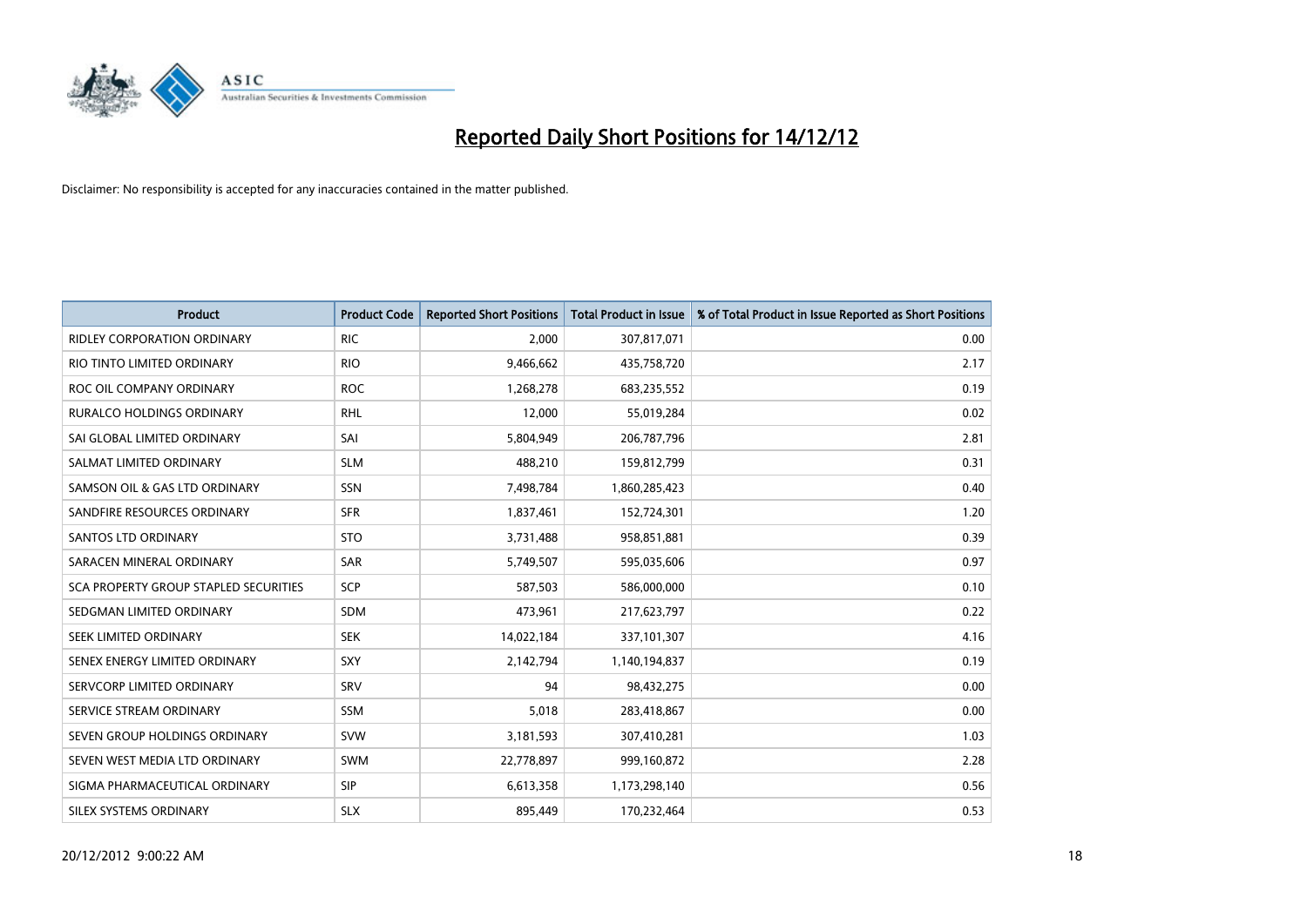

| <b>Product</b>                           | <b>Product Code</b> | <b>Reported Short Positions</b> | <b>Total Product in Issue</b> | % of Total Product in Issue Reported as Short Positions |
|------------------------------------------|---------------------|---------------------------------|-------------------------------|---------------------------------------------------------|
| SILVER LAKE RESOURCE ORDINARY            | <b>SLR</b>          | 18,239,846                      | 225,493,476                   | 8.09                                                    |
| SIMS METAL MGMT LTD ORDINARY             | <b>SGM</b>          | 7,415,795                       | 204,296,106                   | 3.63                                                    |
| SINGAPORE TELECOMM. CHESS DEPOSITARY INT | SGT                 | 3,062,192                       | 138,645,546                   | 2.21                                                    |
| SIRIUS RESOURCES NL ORDINARY             | <b>SIR</b>          | 318,043                         | 193,477,086                   | 0.16                                                    |
| SIRTEX MEDICAL ORDINARY                  | <b>SRX</b>          | 35,471                          | 55,768,136                    | 0.06                                                    |
| SKILLED GROUP LTD ORDINARY               | <b>SKE</b>          | 5,884,251                       | 233,487,276                   | 2.52                                                    |
| SKYCITY ENT GRP LTD ORDINARY             | <b>SKC</b>          | 87,615                          | 576,958,340                   | 0.02                                                    |
| SMS MANAGEMENT, ORDINARY                 | <b>SMX</b>          | 989,102                         | 69,378,477                    | 1.43                                                    |
| SONIC HEALTHCARE ORDINARY                | <b>SHL</b>          | 5,196,924                       | 395,653,681                   | 1.31                                                    |
| SOUL PATTINSON (W.H) ORDINARY            | SOL                 | 44,792                          | 239,395,320                   | 0.02                                                    |
| SOUTH BOULDER MINES ORDINARY             | <b>STB</b>          | 136,195                         | 127,782,826                   | 0.11                                                    |
| SP AUSNET STAPLED SECURITIES             | <b>SPN</b>          | 8,240,295                       | 3,339,620,165                 | 0.25                                                    |
| SPARK INFRASTRUCTURE STAPLED NOTE & UNIT | SKI                 | 35,424,864                      | 1,326,734,264                 | 2.67                                                    |
| SPDR 200 FUND ETF UNITS                  | <b>STW</b>          | 42,278                          | 47,859,567                    | 0.09                                                    |
| SPECIALTY FASHION ORDINARY               | <b>SFH</b>          | 2,578,941                       | 192,236,121                   | 1.34                                                    |
| ST BARBARA LIMITED ORDINARY              | <b>SBM</b>          | 2,045,587                       | 488,074,077                   | 0.42                                                    |
| STANMORE COAL LTD ORDINARY               | <b>SMR</b>          | 32,870                          | 207,827,090                   | 0.02                                                    |
| STARPHARMA HOLDINGS ORDINARY             | <b>SPL</b>          | 5,575,411                       | 283,640,060                   | 1.97                                                    |
| STHN CROSS MEDIA ORDINARY                | <b>SXL</b>          | 19,552,379                      | 704,858,524                   | 2.77                                                    |
| STOCKLAND UNITS/ORD STAPLED              | SGP                 | 17,399,331                      | 2,202,657,963                 | 0.79                                                    |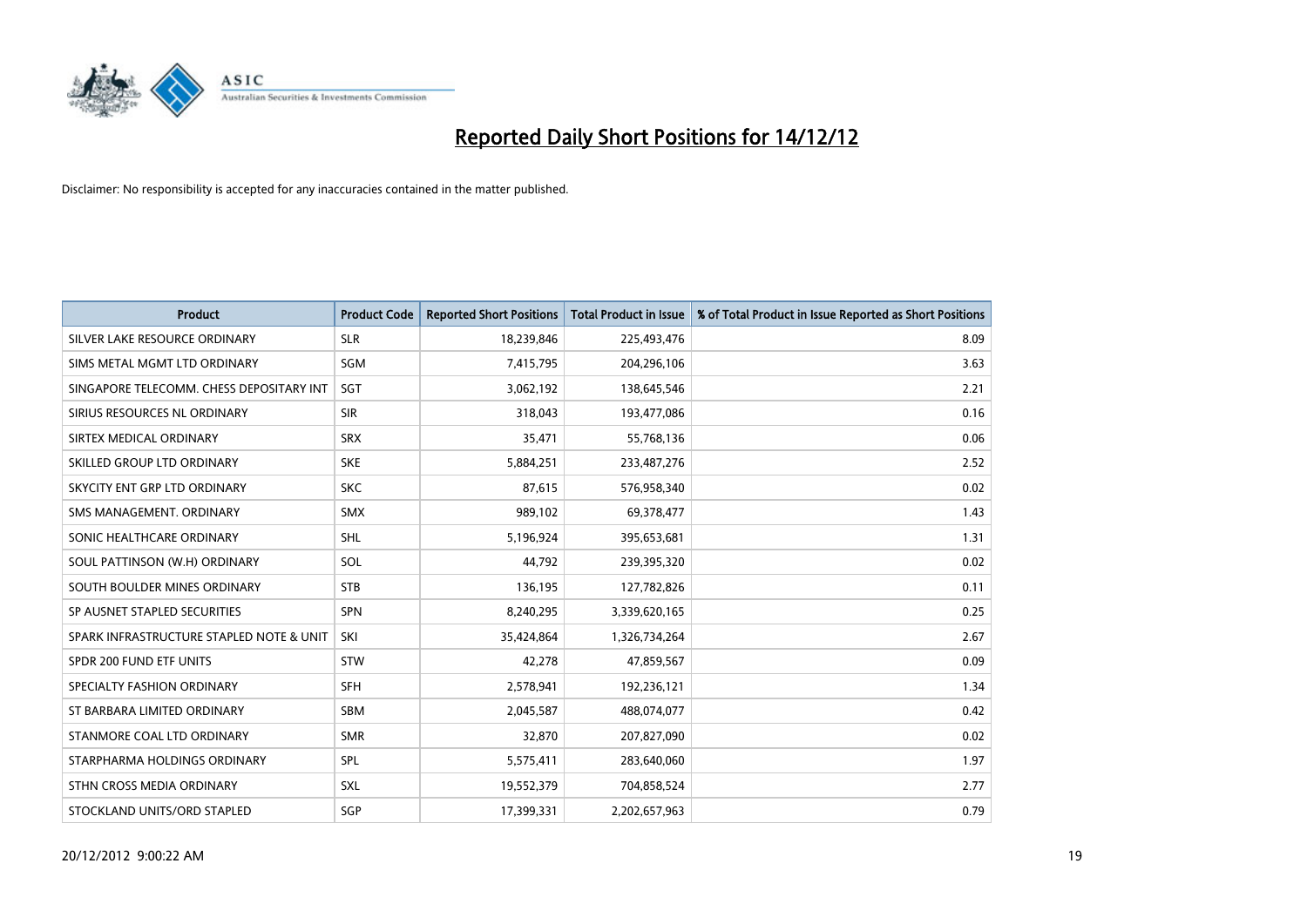

| <b>Product</b>                       | <b>Product Code</b> | <b>Reported Short Positions</b> | <b>Total Product in Issue</b> | % of Total Product in Issue Reported as Short Positions |
|--------------------------------------|---------------------|---------------------------------|-------------------------------|---------------------------------------------------------|
| STRAITS RES LTD. ORDINARY            | SRQ                 | 630,162                         | 1,164,150,159                 | 0.05                                                    |
| STW COMMUNICATIONS ORDINARY          | SGN                 | 77,030                          | 403,828,512                   | 0.02                                                    |
| SUNCORP GROUP LTD ORDINARY           | <b>SUN</b>          | 7,319,218                       | 1,286,600,980                 | 0.57                                                    |
| SUNDANCE ENERGY ORDINARY             | <b>SEA</b>          | 2,149,842                       | 277,598,474                   | 0.77                                                    |
| SUNDANCE RESOURCES ORDINARY          | <b>SDL</b>          | 13,251,883                      | 3,066,227,034                 | 0.43                                                    |
| SUNLAND GROUP LTD ORDINARY           | <b>SDG</b>          | 118,391                         | 189,517,954                   | 0.06                                                    |
| SUPER RET REP LTD ORDINARY           | <b>SUL</b>          | 671,985                         | 196,382,811                   | 0.34                                                    |
| SYD AIRPORT STAPLED US PROHIBIT.     | <b>SYD</b>          | 10,196,704                      | 1,861,210,782                 | 0.55                                                    |
| SYRAH RESOURCES ORDINARY             | <b>SYR</b>          | 16,289                          | 133,869,590                   | 0.01                                                    |
| <b>TABCORP HOLDINGS LTD ORDINARY</b> | <b>TAH</b>          | 13,871,038                      | 734,015,737                   | 1.89                                                    |
| TANAMI GOLD NL ORDINARY              | <b>TAM</b>          | 381,663                         | 261,132,677                   | 0.15                                                    |
| TAP OIL LIMITED ORDINARY             | <b>TAP</b>          | 458,613                         | 241,295,311                   | 0.19                                                    |
| TASSAL GROUP LIMITED ORDINARY        | <b>TGR</b>          | 93,537                          | 146,304,404                   | 0.06                                                    |
| <b>TATTS GROUP LTD ORDINARY</b>      | <b>TTS</b>          | 5,776,439                       | 1,385,200,190                 | 0.42                                                    |
| <b>TECHNOLOGY ONE ORDINARY</b>       | <b>TNE</b>          | 58,379                          | 306,620,955                   | 0.02                                                    |
| TELECOM CORPORATION ORDINARY         | <b>TEL</b>          | 14,456,024                      | 1,849,333,099                 | 0.78                                                    |
| TELSTRA CORPORATION. ORDINARY        | <b>TLS</b>          | 15,208,459                      | 12,443,074,357                | 0.12                                                    |
| TEN NETWORK HOLDINGS ORDINARY        | <b>TEN</b>          | 93,708,556                      | 1,437,204,873                 | 6.52                                                    |
| TERANGA GOLD CORP CDI 1:1            | <b>TGZ</b>          | 193,450                         | 163,248,235                   | 0.12                                                    |
| TEXON PETROLEUM LTD ORDINARY         | <b>TXN</b>          | 70,615                          | 245,039,848                   | 0.03                                                    |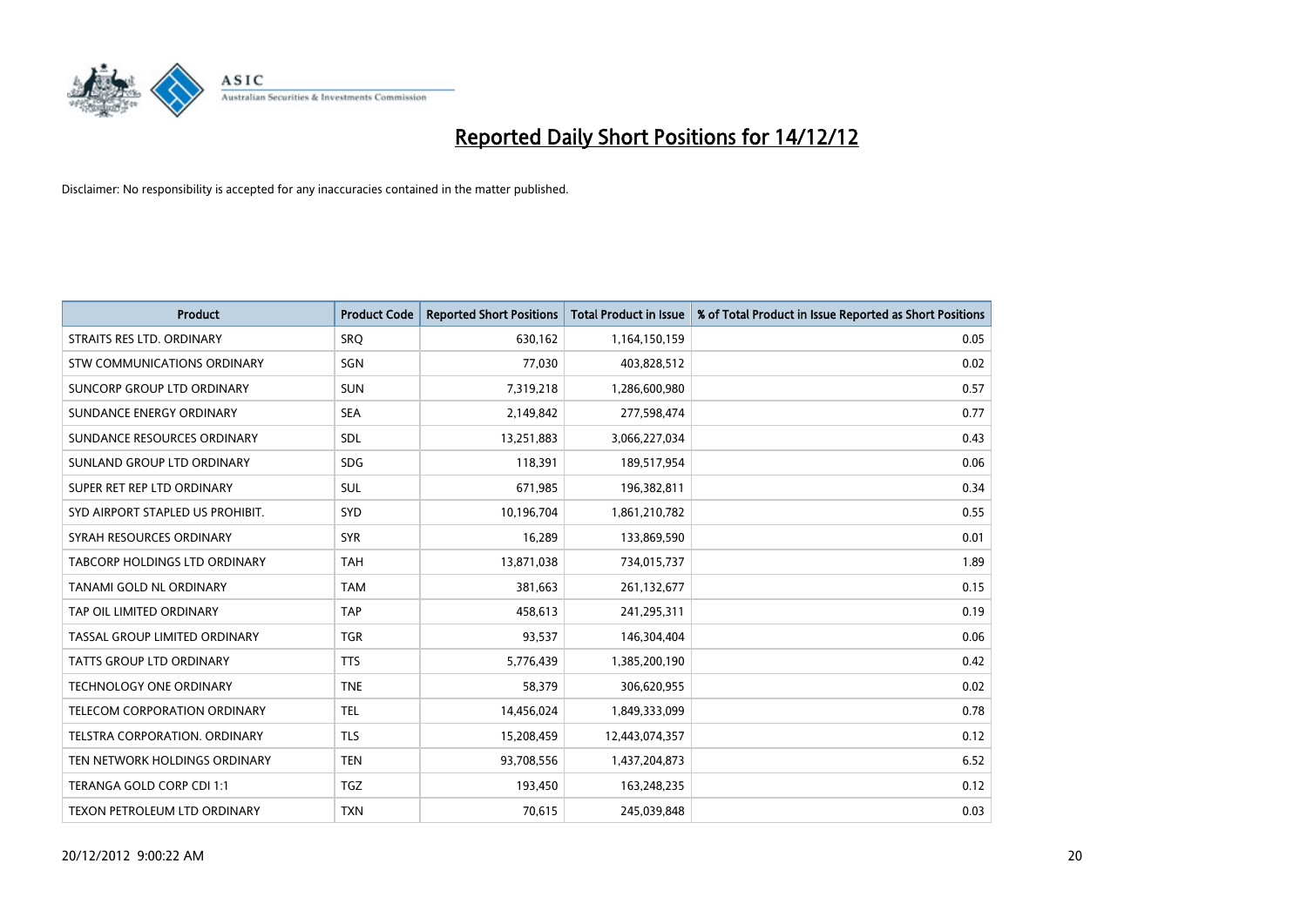

| <b>Product</b>                       | <b>Product Code</b> | <b>Reported Short Positions</b> | <b>Total Product in Issue</b> | % of Total Product in Issue Reported as Short Positions |
|--------------------------------------|---------------------|---------------------------------|-------------------------------|---------------------------------------------------------|
| THE REJECT SHOP ORDINARY             | <b>TRS</b>          | 2,652,848                       | 26,092,220                    | 10.17                                                   |
| THORN GROUP LIMITED ORDINARY         | <b>TGA</b>          | 535,068                         | 146,374,703                   | 0.37                                                    |
| <b>TIGER RESOURCES ORDINARY</b>      | <b>TGS</b>          | 2,745,950                       | 673,470,269                   | 0.41                                                    |
| TOLL HOLDINGS LTD ORDINARY           | <b>TOL</b>          | 34, 387, 261                    | 717,133,875                   | 4.80                                                    |
| <b>TOX FREE SOLUTIONS ORDINARY</b>   | <b>TOX</b>          | 722,969                         | 115,989,858                   | 0.62                                                    |
| TPG TELECOM LIMITED ORDINARY         | <b>TPM</b>          | 2,850,737                       | 793,808,141                   | 0.36                                                    |
| <b>TRADE ME GROUP ORDINARY</b>       | <b>TME</b>          | 79.829                          | 396,017,568                   | 0.02                                                    |
| TRANSFIELD SERVICES ORDINARY         | <b>TSE</b>          | 6,854,317                       | 512,457,716                   | 1.34                                                    |
| TRANSPACIFIC INDUST. ORDINARY        | <b>TPI</b>          | 3,402,336                       | 1,578,556,067                 | 0.22                                                    |
| TRANSURBAN GROUP TRIPLE STAPLED SEC. | <b>TCL</b>          | 6,780,916                       | 1,461,665,097                 | 0.46                                                    |
| TREASURY WINE ESTATE ORDINARY        | <b>TWE</b>          | 19,622,145                      | 647,227,144                   | 3.03                                                    |
| TROY RESOURCES LTD ORDINARY          | <b>TRY</b>          | 19,118                          | 91,318,649                    | 0.02                                                    |
| UGL LIMITED ORDINARY                 | UGL                 | 6,582,204                       | 166,315,038                   | 3.96                                                    |
| <b>UXC LIMITED ORDINARY</b>          | <b>UXC</b>          | 1,448,251                       | 308,056,885                   | 0.47                                                    |
| <b>VENTURE MINERALS ORDINARY</b>     | <b>VMS</b>          | 327,760                         | 287,320,170                   | 0.11                                                    |
| VIRGIN AUS HLDG LTD ORDINARY         | VAH                 | 37,683,599                      | 2,455,775,111                 | 1.53                                                    |
| VITERRA INC CDI 1:1                  | <b>VTA</b>          | 10                              | 68,629,939                    | 0.00                                                    |
| VNGD ALL-WORLD EX-US CDI 1:1         | <b>VEU</b>          | 49                              | 1,267,778                     | 0.00                                                    |
| VNGD US TOTAL MARKET CDI 1:1         | <b>VTS</b>          | 6,791                           | 1,096,993                     | 0.62                                                    |
| <b>VOCUS COMMS LTD ORDINARY</b>      | <b>VOC</b>          | 68,578                          | 77,111,341                    | 0.09                                                    |